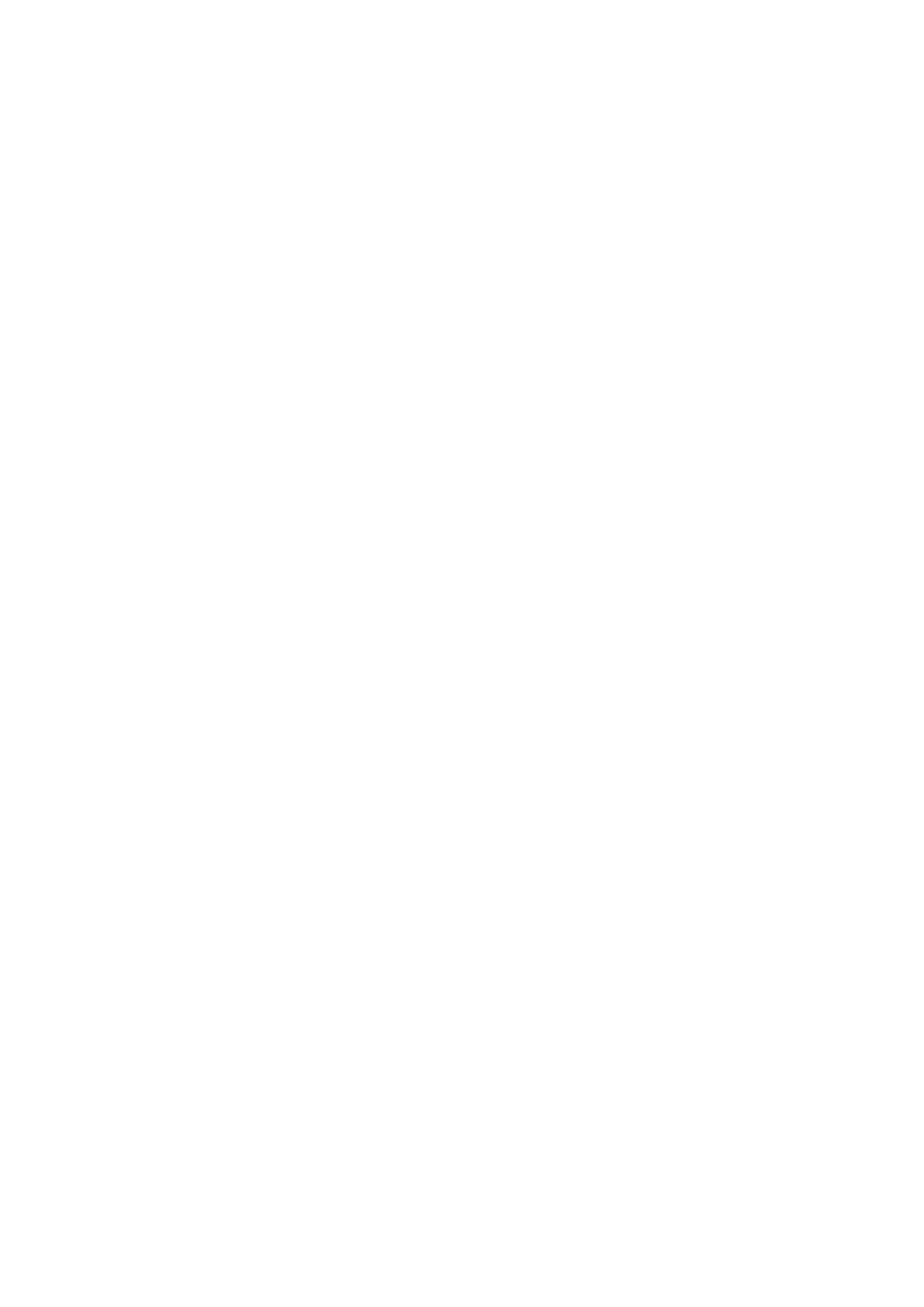# **SHIRE OF DALWALLINU LOCAL LAW**

# **LOCAL GOVERNMENT ACT 1995**

# SHIRE OF DALWALLINU

# **ACTIVITIES ON THOROUGHFARES AND TRADING IN THOROUGHFARES AND PUBLIC PLACES LOCAL LAW**

### TABLE OF CONTENTS

#### **PART 1 - PRELIMINARY**

- 1.1 Citation
- 1.2 Definitions
- 1.3 Application

#### **PART 2 – ACTIVITIES ON THOROUGHFARES AND PUBLIC PLACES**

*Division 1 - General*

- 2.1 General prohibitions
- 2.2 Activities allowed with a permit general
- 2.3 No possession and consumption of liquor on thoroughfare

# *Division 2 - Vehicle crossing*

*Subdivision 1 - Temporary crossings*

2.4 Permit required *Subdivision 2 - Redundant vehicle crossings* 2.5 Removal of redundant crossing.

#### *Division 3 - Verge treatments Subdivision 1 - Preliminary*

- 2.6 Interpretation
- 2.7 Application

*Subdivision 2 - Permissible verge treatments*

- 2.8 Permissible verge treatments
- 2.9 Only permissible verge treatments to be installed
- 2.10 Obligations of owner or occupier
- 2.11 Notice to owner or occupier

*Subdivision 3 - Existing verge treatments* 2.12 Transitional provision

*Subdivision 4 - Public works*

- 2.13 Power to carry out public works on verge *Division 4 - Property numbers Subdivision 1 - Preliminary*
- 2.14 Interpretation
- *Subdivision 2 Assignment and marking of numbers*
- 2.15 Assignment of numbers *Division 5 - Fencing*
- 2.16 Public place Item 4(1) of Division 1, Schedule 3.1 of Act *Division 6 - Signs erected by the local government*
- 2.17 Signs
- 2.18 Transitional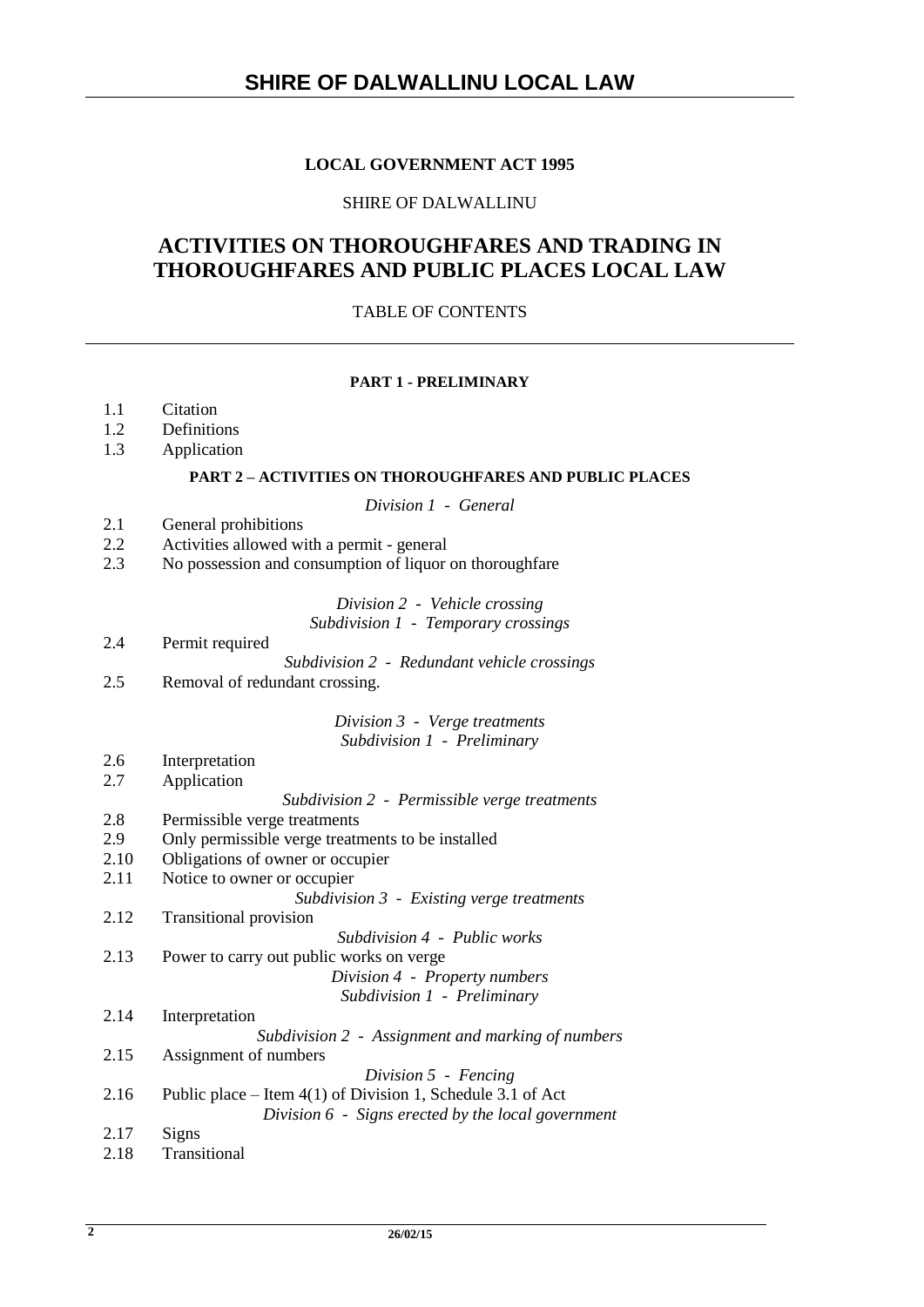*Division 7 - Driving on a closed thoroughfare*

| 2.19 | No driving on closed thorough fare                                        |
|------|---------------------------------------------------------------------------|
|      | <b>PART 3 - ADVERTISING SIGNS ON THOROUGHFARES</b>                        |
|      | Division 1 - Preliminary                                                  |
| 3.1  | Interpretation                                                            |
|      | Division 2 - Permit                                                       |
| 3.2  | Advertising signs and portable direction signs                            |
| 3.3  | Matters to be considered in determining application for permit            |
|      | Division $3$ – Conditions on permit                                       |
| 3.4  | Conditions on portable sign                                               |
| 3.5  | Conditions on election sign                                               |
|      | <b>PART 4 - OBSTRUCTING ANIMALS, VEHICLES OR SHOPPING TROLLEYS</b>        |
|      | Division 1 - Animals and vehicles                                         |
| 4.1  | Leaving animal or vehicle in public place or on local government property |
| 4.2  | Prohibitions relating to animals                                          |
|      |                                                                           |

*Division 2 - Shopping trolleys*

- 4.3 Interpretation
- 4.4 Shopping trolley to be marked
- 4.5 Person not to leave trolley in public place
- 4.6 Retailer to remove abandoned trolley
- 4.7 Retailer taken to own trolley

# **PART 5 - ROADSIDE CONSERVATION**

### *Division 1 - Preliminary*

- 5.1 Interpretation
- 5.2 Application

# *Division 2 - Flora roads*

- 5.3 Declaration of flora road
- 5.4 Construction works on flora roads
- 5.5 Signposting of flora roads
- 5.6 Driving only on carriageway of flora roads
	- *Division 3 Special environmental areas*
- 5.7 Designation of special environmental areas
- 5.8 Marking of special environmental areas

#### *Division 4 – Planting in thoroughfares*

- 5.9 Permit to plant
- 5.10 Relevant considerations in determining application

*Division 5 - Clearance of vegetation*

- 5.11 Permit to clear
- 5.12 Application for permit
	- *Division 6 Fire management*
- 5.13 Permit to burn thoroughfare
- 5.14 Application for permit
- 5.15 When application for permit can be approved
- 5.16 Prohibitions on burning

# *Division 7 - Firebreaks*

- 5.17 Permit for firebreaks on thoroughfares
- 5.18 application for permit cannot be approved
	- *Division 8 - Commercial wildflower harvesting on thoroughfares*
- 5.19 General prohibition on commercial wildflower harvesting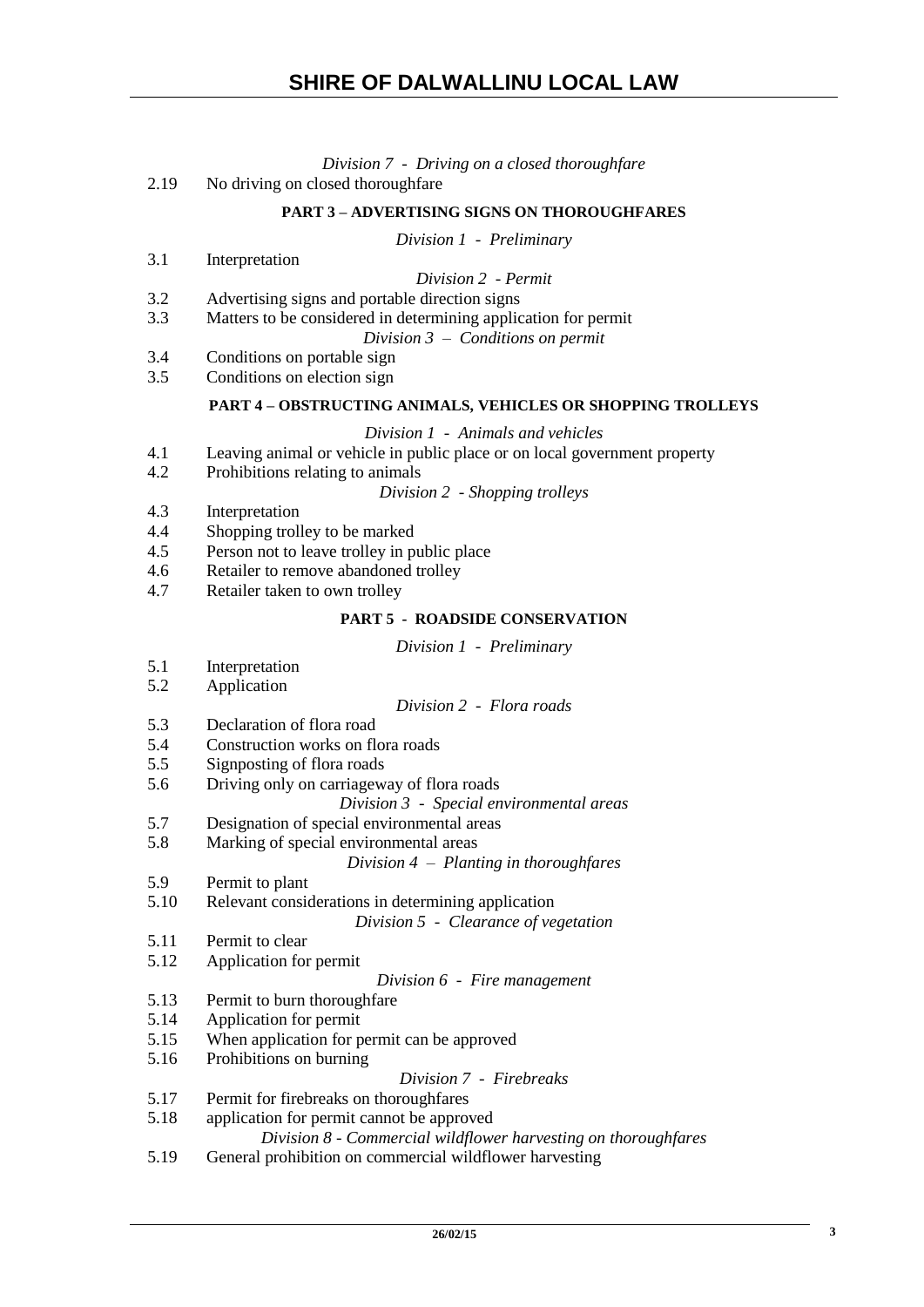# 5.20 Permit for revegetation projects

### **PART 6 - TRADING IN THOROUGHFARES AND PUBLIC PLACES**

*Division 1 - Stallholders and traders Subdivision 1 - Preliminary*

| 6.1  | Interpretation                                                |
|------|---------------------------------------------------------------|
|      | Subdivision 2 - Permits                                       |
| 6.2  | Stallholder's permit                                          |
| 6.3  | Trader's permit                                               |
| 6.4  | No permit required to sell newspaper                          |
| 6.5  | Relevant considerations in determining application for permit |
| 6.6  | Conditions of permit                                          |
| 6.7  | Exemptions from requirement to pay fee or to obtain a permit  |
|      | Subdivision 3 - Conduct of stallholders and traders           |
| 6.8  | Conduct of stallholders and traders                           |
|      | Division 2 - Street entertainers                              |
|      | Subdivision 1 - Preliminary                                   |
| 6.9  | Interpretation                                                |
|      | Subdivision 2 - Permits                                       |
| 6.10 | Permit required to perform                                    |
| 6.11 | Variation of permitted area and permitted time                |
| 6.12 | Duration of permit                                            |
| 6.13 | Cancellation of permit                                        |
| 6.14 | Obligations of permit holder                                  |
|      | Division 3 - Outdoor eating facilities on public places       |
| 6.15 | Interpretation                                                |
| 6.16 | Permit required to conduct Facility                           |
| 6.17 | Matters to be considered in determining application           |
| 6.18 | Obligations of permit holder                                  |
| 6.19 | Removal of Facility unlawfully conducted                      |
| 6.20 | Use of Facility by public                                     |
| 6.21 | Temporary removal of Facility may be requested                |
|      | <b>PART 7 - PERMITS</b>                                       |
|      | Division $1$ – Applying for a permit                          |
| 7.1  | Application for permit                                        |
| 7.2  | Decision on application for permit                            |
|      | Division 2 - Conditions                                       |
| 7.3  | Conditions which may be imposed on a permit                   |
| 7.4  | Imposing conditions under a policy                            |
| 7.5  | Compliance with and variation of conditions                   |
|      | Division 3 - General                                          |
| 7.6  | Duration of permit                                            |
| 7.6  | Renewal of permit                                             |
| 7.8  | Transfer of permit                                            |

- 7.9 Production of permit<br>7.10 Cancellation of permi
- Cancellation of permit

# **PART 8 - OBJECTIONS AND APPEALS**

8.1 Application of Part 9 Division 1 of Act

# **PART 9 - MISCELLANEOUS NOTICES**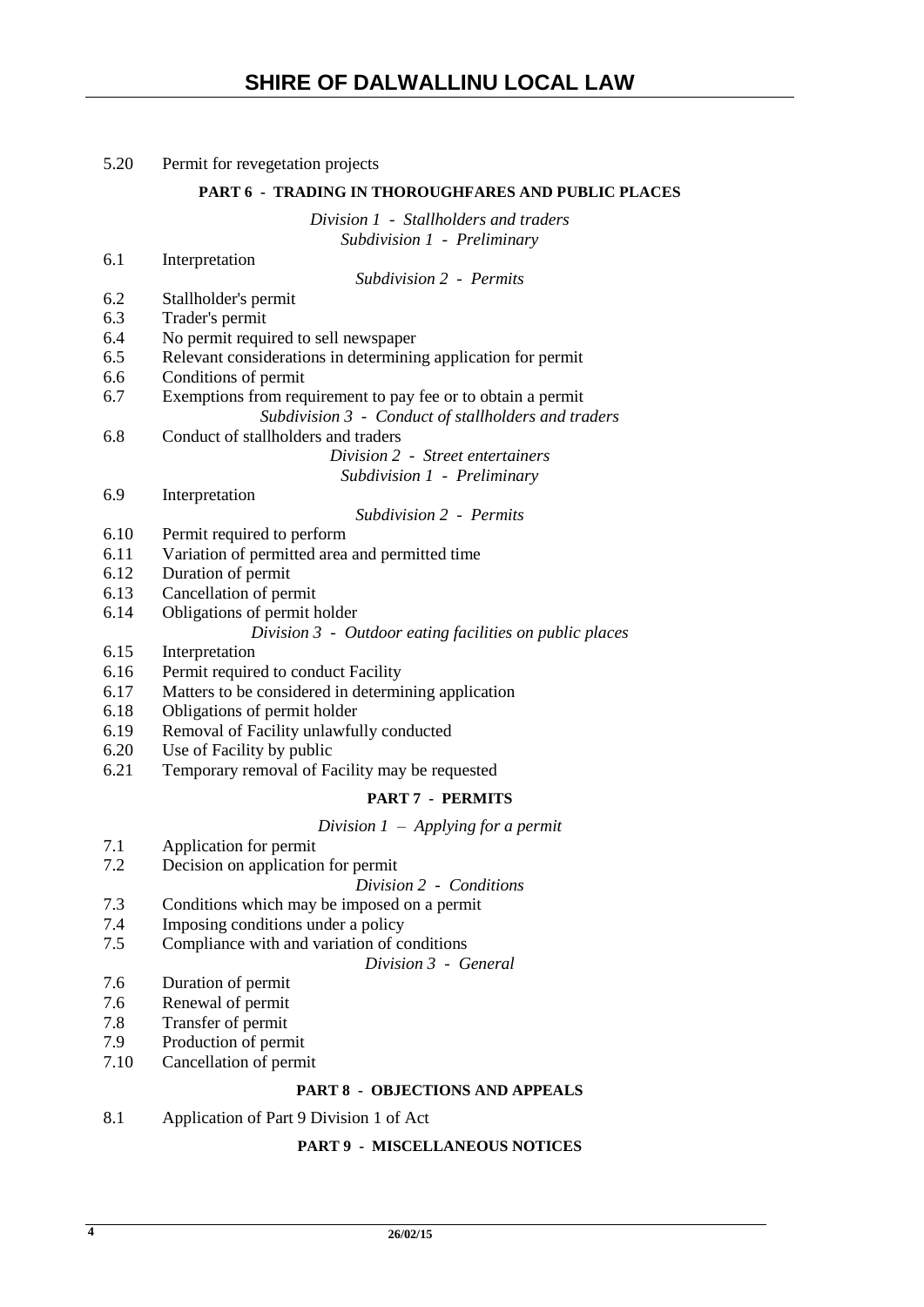- 9.1 Notice to redirect or repair sprinkler
- 9.2 Hazardous plants<br>9.3 Notice to repair d
- Notice to repair damage to thoroughfare
- 9.4 Notice to remove thing unlawfully placed on thoroughfare

# **PART 10 - ENFORCEMENT**

*Division 1 - Notices given under this local law*

- 10.1 Offence to fail to comply with notice<br>10.2 Local government may undertake rea
- Local government may undertake requirements of notice
	- *Division 2 Offences and penalties*

*Subdivision 1 - General*

- 10.3 Offences
	- *Subdivision 2 Infringement notices and modified penalties*
- 10.4 Prescribed offences
- 10.5 Forms

#### **SCHEDULE 1**

# *PRESCRIBED OFFENCES*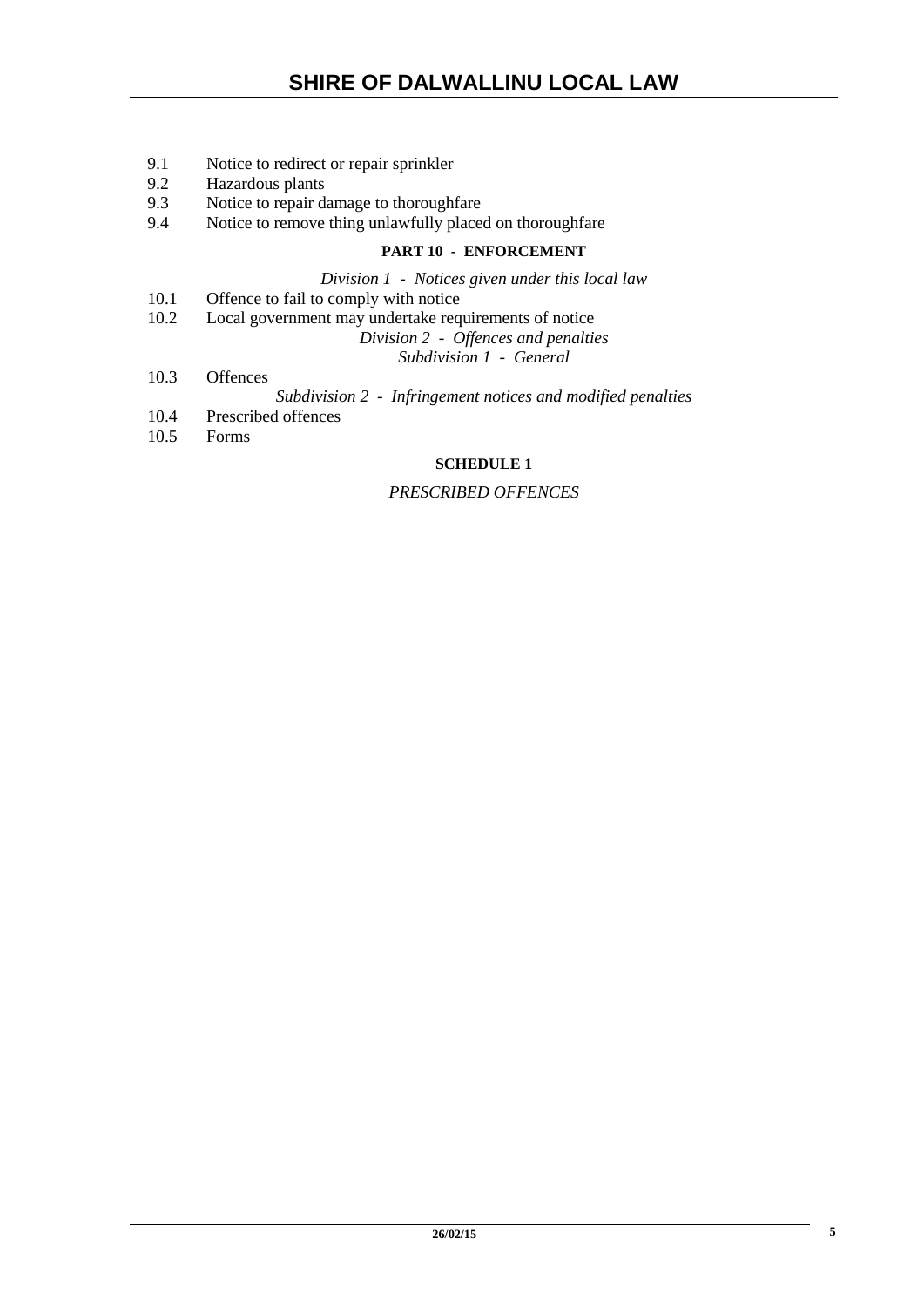# **LOCAL GOVERNMENT ACT 1995**

# SHIRE OF DALWALLINU

# **ACTIVITIES ON THOROUGHFARES AND TRADING IN THOROUGHFARES AND PUBLIC PLACES LOCAL LAW**

Under the powers conferred by the *Local Government Act 1995* and under all other powers enabling it, the Council of the *Shire of Dalwallinu* resolved on 28<sup>th</sup> March 2000 to make the following local law.

# **PART 1 - PRELIMINARY**

# **1.1 Citation**

This local law may be cited as the Shire of Dalwallinu Activities on Thoroughfares and Trading in Thoroughfares and Public Places Local Law.

# **1.2 Definitions**

In this local law unless the context otherwise requires -

**"Act"** means the *Local Government Act 1995*;

**"applicant"** means a person who applies for a permit;

**"authorized person"** means a person authorized by the local government under section 9.10 of the Act to perform any of the functions of an authorized person under this local law;

**"built-up area"** has the meaning given to it in the *Road Traffic Code 2000*;

**"bulk rubbish container"** means a bin or container designed or used for holding a substantial quantity of rubbish and which is unlikely to be lifted without mechanical assistance, but does not include a bin or container used in connection with the local government's regular domestic rubbish collection service;

**"carriageway"** has the meaning given to it in the *Road Traffic Code 2000*;

**"CEO"** means the chief executive officer of the local government;

**"commencement day"** means the day on which this local law comes into operation;

**"Council"** means the council of the local government;

**"crossing"** means a crossing giving access from a public thoroughfare to -

- (a) private land; or
- (b) a private thoroughfare serving private land;

**"district"** means the district of the local government;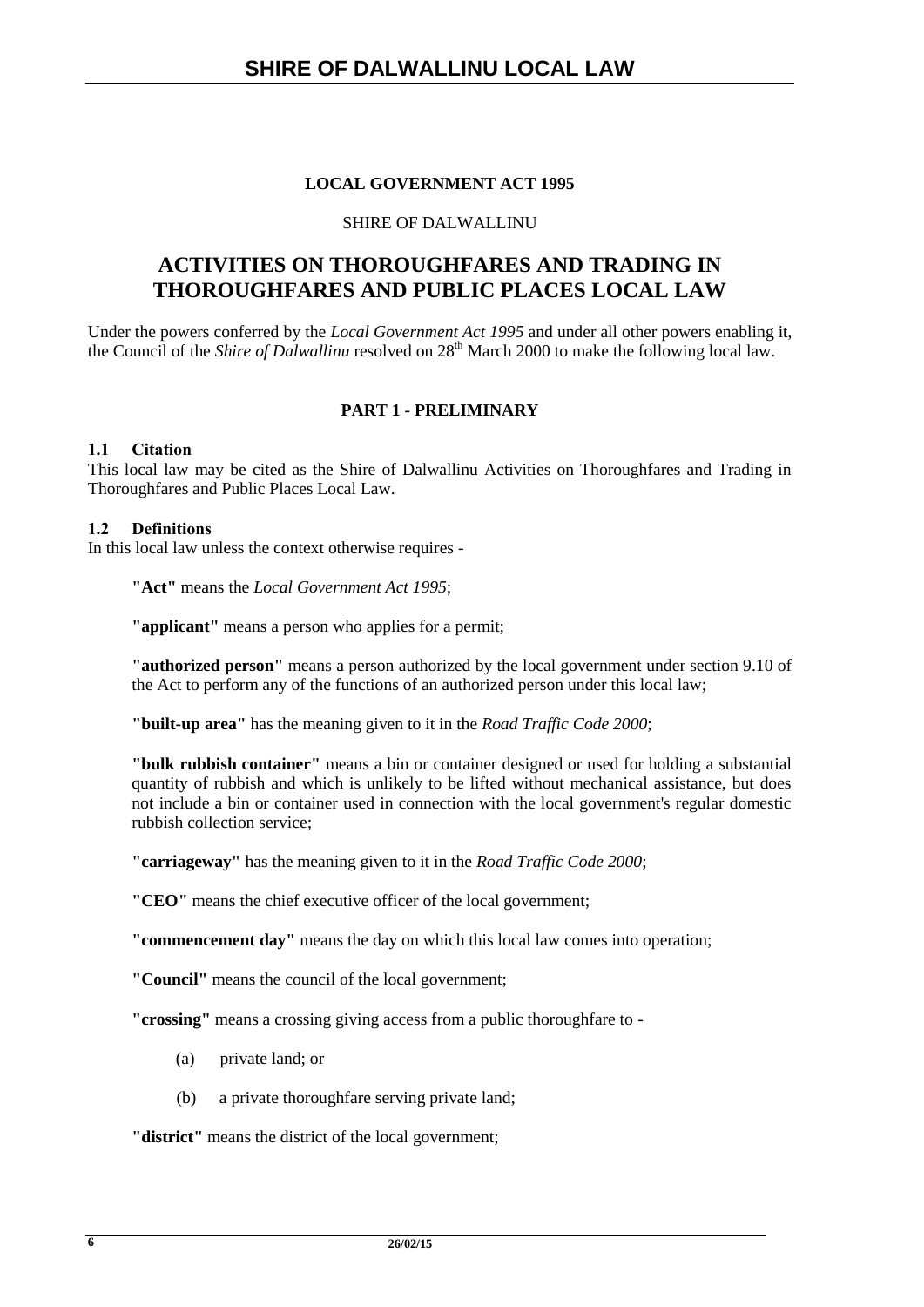**"footpath"** has the meaning given to it in the *Road Traffic Code 2000"*;

**"garden"** means any part of a thoroughfare planted, developed or treated, otherwise than as a lawn, with one or more plants;

**"intersection"** has the meaning given to it in the *Road Traffic Code 2000*;

**"kerb"** includes the edge of a carriageway;

**"lawn"** means any part of a thoroughfare which is planted only with grass, or with a similar plant, but will include any other plant provided that it has been planted by the local government;

**"liquor"** has the meaning given to it in section 3 of the *Liquor Licensing Act 1988*;

**"local government"** means the Shire of Dalwallinu*;*

**"local government property"** means anything except a thoroughfare –

- (a) which belongs to the local government;
- (b) of which the local government is the management body under the *Land Administration Act 1997*; or
- (c) which is an 'otherwise unvested facility' within section 3.53 of the Act;

**"lot"** has the meaning given to it in the *Town Planning and Development Act 1928*;

**"owner" or "occupier"** in relation to land does not include the local government;

**"permissible verge treatment"** means any one of the 4 treatments described in clause 2.8(2), and includes any reticulation pipes and sprinklers;

**"permit"** means a permit issued under this local law;

**"permit holder"** means a person who holds a valid permit;

**"person"** does not include the local government;

**"premises"** for the purpose of the definition of "public place" in both this clause and clause 6.1, means a building or similar structure, but does not include a carpark or a similar place;

**"public place"** includes any thoroughfare or place which the public are allowed to use, whether or not the thoroughfare or place is on private property, but does not include –

- (a) premises on private property from which trading is lawfully conducted under a written law; and
- (b) local government property;

**"Regulations"** means the *Local Government (Functions and General) Regulations 1996*;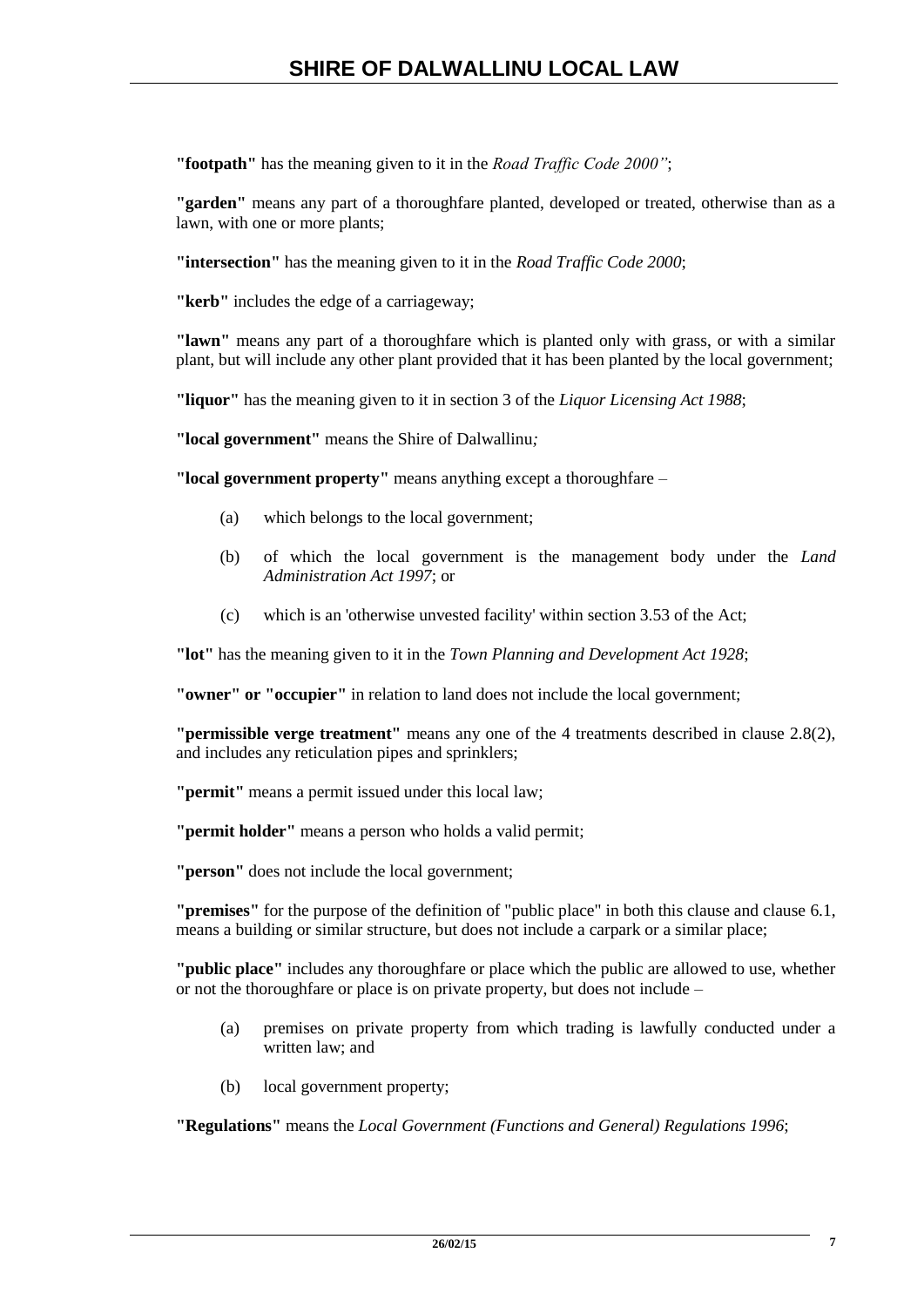**"sign"** includes a notice, flag, mark, structure or device on which may be shown words, numbers, expressions or symbols;

**"town planning scheme"** means a town planning scheme of the local government made under the *Town Planning and Development Act 1928*;

**"townsite"** means the townsite of Buntine, Pithara, Kalannie, Wubin and Dalwallinu which are –

- (a) constituted under section 26(2) of the *Land Administration Act 1997*; or
- (b) referred to in clause 37 of Schedule 9.3 of the Act;

**"vehicle"** includes –

- (a) every conveyance and every object capable of being propelled or drawn on wheels, tracks or otherwise; and
- (b) an animal being ridden or driven,

but excludes –

- (a) a wheel-chair or any device designed for use by a physically impaired person on a footpath; and
- (b) a pram, a stroller or a similar device; and

**''verge"** means that part of a thoroughfare between the carriageway and the land which abuts the thoroughfare, but does not include any footpath.

# **1.3 Application**

This local law applies throughout the district.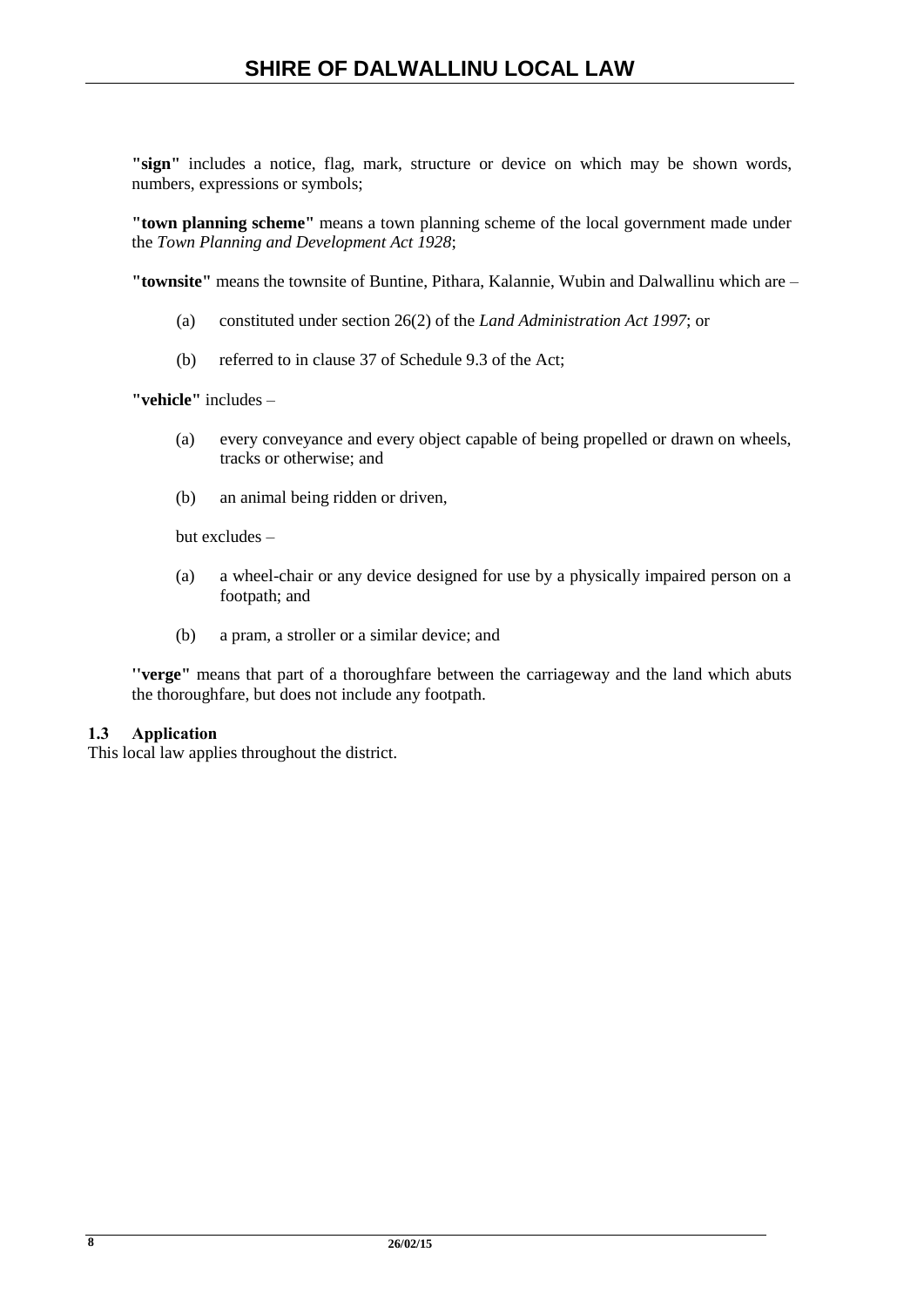# **PART 2 – ACTIVITIES ON THOROUGHFARES AND PUBLIC PLACES**

# *Division 1 - General*

### **2.1 General prohibitions**

A person shall not -

- (a) plant any plant which exceeds or which may exceed 0.75m in height on a thoroughfare so that the plant is within 6m of an intersection;
- (b) damage a lawn or a garden or remove any plant or part of a plant from a lawn or a garden unless –
	- (i) the person is the owner or the occupier of the lot abutting that portion of the thoroughfare and the lawn or the garden or the particular plant has not been installed or planted by the local government; or
	- (ii) the person is acting under the authority of a written law;
- (c) plant any plant (except grass or a similar plant) on a thoroughfare so that it is within 2m of a carriageway;
- (d) place on any footpath any fruit, fruit skins or other substance or fluid (whether vegetable or otherwise, but not water) which may create a hazard for any person using the footpath;
- (e) unless at the direction of the local government, damage, remove or interfere with any signpost, direction plate, guidepost, notice, shelter, shed, fence or any structure erected on a thoroughfare by the local government or a person acting under the authority of a written law;
- (f) play or participate in any game or sport so as to cause danger to any person or thing or impede the movement of vehicles or persons on a thoroughfare; or
- (g) within a mall, arcade or verandah of a shopping centre, ride any skateboard, rollerblades or similar device.

# **2.2 Activities allowed with a permit - general**

(1) A person shall not, without a permit –

- (a) dig or otherwise create a trench through or under a kerb or footpath;
- (b) subject to Division 3 of this Part, throw, place or deposit any thing on a verge except for removal by the local government under a bulk rubbish collection, and then only during the period of time advertised in connection with that collection by the local government;
- (c) cause any obstruction to a vehicle or a person using a thoroughfare as a thoroughfare;
- (d) cause any obstruction to a water channel or a water course in a thoroughfare;
- (e) throw, place or drain offensive, noxious or dangerous fluid onto a thoroughfare;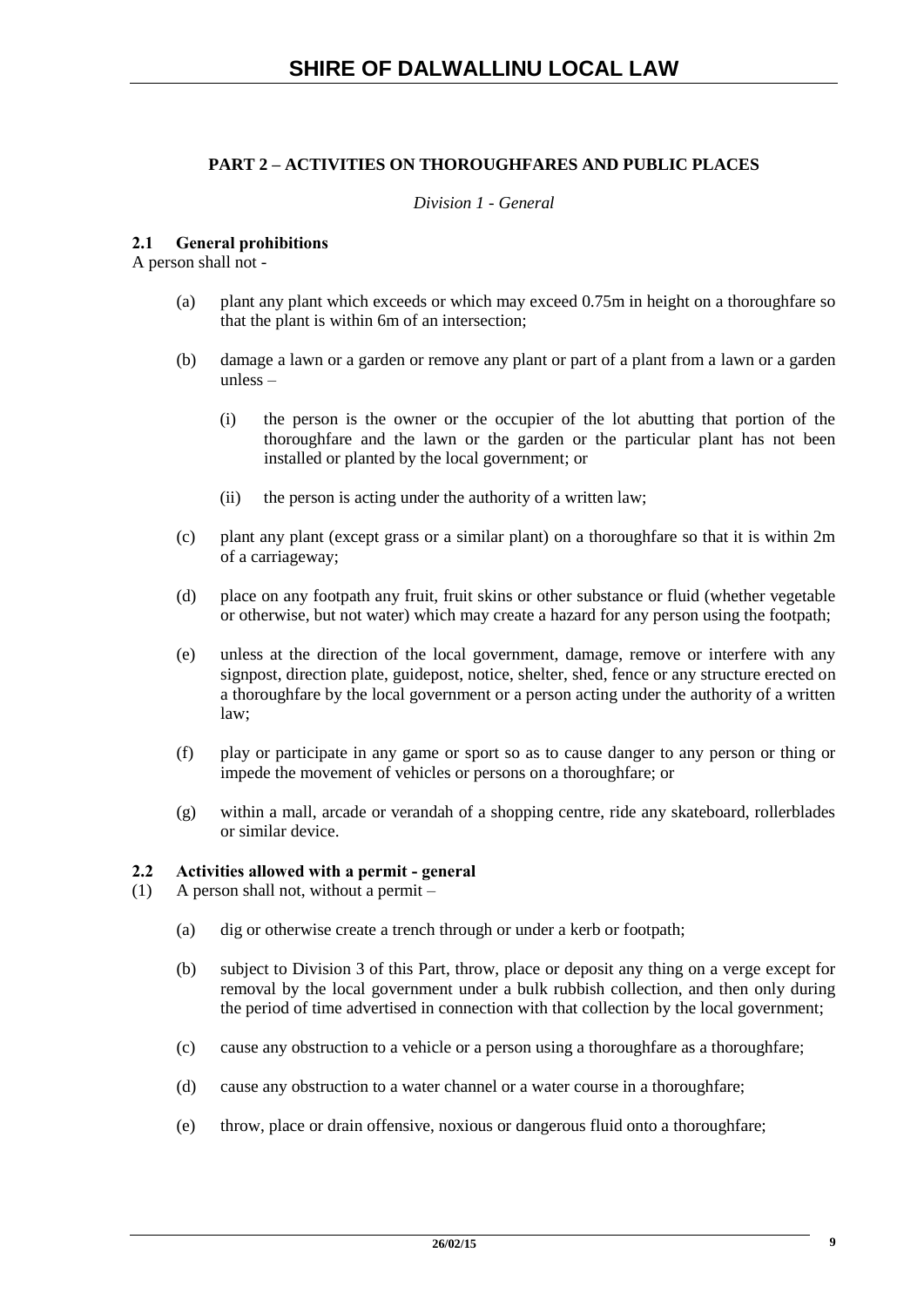- (f) damage a thoroughfare;
- (g) light any fire or burn any thing on a thoroughfare other than in a stove or fireplace provided for that purpose or under a permit issued under clause 5.13;
- (h) fell any tree onto a thoroughfare;
- (i) unless installing a permissible verge treatment
	- (i) lay pipes under or provide taps on any verge; or
	- (ii) place or install any thing on any part of a thoroughfare, and without limiting the generality of the foregoing, any gravel, stone, flagstone, cement, concrete slabs, blocks, bricks, pebbles, plastic sheeting, kerbing, wood chips, bark or sawdust;
- (j) provide, erect, install or use in or on any building, structure or land abutting on a thoroughfare any hoist or other thing for use over the thoroughfare;
- (k) on a public place use anything or do anything so as to create a nuisance;
- (l) place or cause to be placed on a thoroughfare a bulk rubbish container; or
- (m) interfere with the soil of, including felled timber and firewood or anything in a thoroughfare or take anything from a thoroughfare.
- (2) The local government may exempt a person from compliance with subclause (1) on the application of that person.

#### **2.3 No possession and consumption of liquor on thoroughfare**

- (1) A person shall not consume any liquor or have in her or his possession or under her or his control any liquor on a thoroughfare unless –
	- (a) that is permitted under the *Liquor Licensing Act 1988* or under another written law; or
	- (b) the person is doing so in accordance with a permit.
- (2) Subclause (1) does not apply where the liquor is in a sealed container.

*Division 2 - Vehicle crossing*

#### Subdivision 1 - Temporary crossings

#### **2.4 Permit required**

- (1) Where it is likely that works on a lot will involve vehicles leaving a thoroughfare and entering the lot, the person responsible for the works shall obtain a permit for the construction of a temporary crossing to protect the existing carriageway, kerb, drains and footpath, where –
	- (a) a crossing does not exist; or
	- (b) a crossing does exist, but the nature of the vehicles and their loads is such that they are likely to cause damage to the crossing.

10 December 2002 by inserting "including felled timber and firewood"

(m) Amended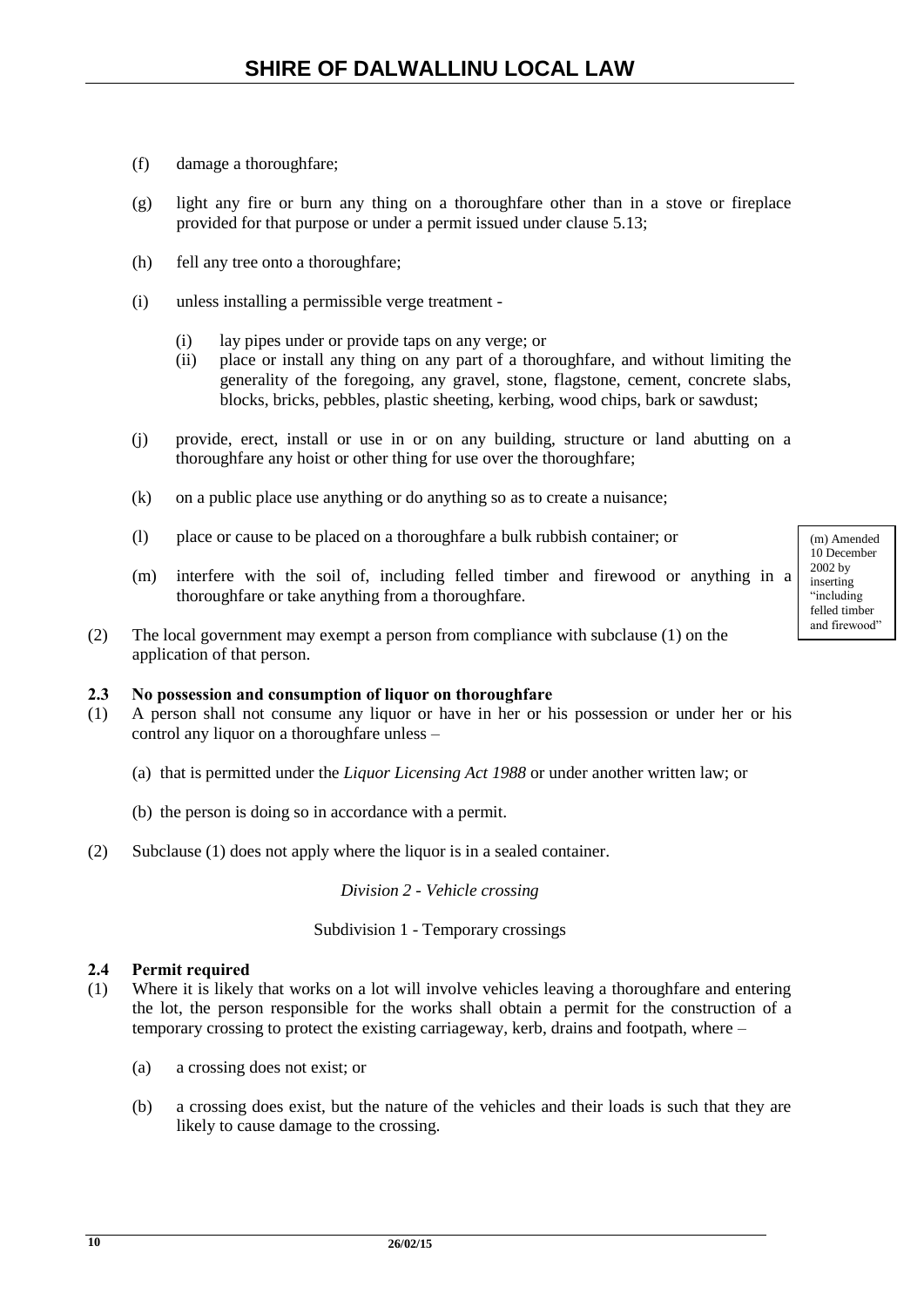- (2) The "person responsible for the works" in subclause (1) is to be taken to be
	- (a) the builder named on the building licence issued under the *Local Government (Miscellaneous Provisions) Act 1960*, if one has been issued in relation to the works; or
	- (b) the registered proprietor of the lot, if no building licence has been issued under the *Local Government (Miscellaneous Provisions) Act 1960* in relation to the works.
- (3) If the local government approves an application for a permit for the purpose of subclause (1), the permit is taken to be issued on the condition that until such time as the temporary crossing is removed, the permit holder shall keep the temporary crossing in good repair and in such a condition so as not to create any danger or obstruction to persons using the thoroughfare.

Subdivision 2 - Redundant vehicle crossings

# **2.5 Removal of redundant crossing**

- (1) Where works on a lot will result in a crossing no longer giving access to a lot, the crossing is to be removed and the kerb, drain, footpath, verge and any other part of the thoroughfare affected by the removal are to be reinstated to the satisfaction of the local government.
- (2) The local government may give written notice to the owner or occupier of a lot requiring her or him to –
	- (a) remove any part of or all of a crossing which does not give access to the lot; and
	- (b) reinstate the kerb, drain, footpath, verge and any other part of the thoroughfare, which may be affected by the removal,

within the period of time stated in the notice, and the owner or occupier of the lot shall comply with that notice.

# *Division 3 - Verge treatments*

Subdivision 1 - Preliminary

# **2.6 Interpretation**

In this Division, unless the context otherwise requires -

**"acceptable material"** means any material which will create a hard surface, and which appears on a list of acceptable materials maintained by the local government.

# **2.7 Application**

This Division only applies to the townsite.

Subdivision 2 - Permissible verge treatments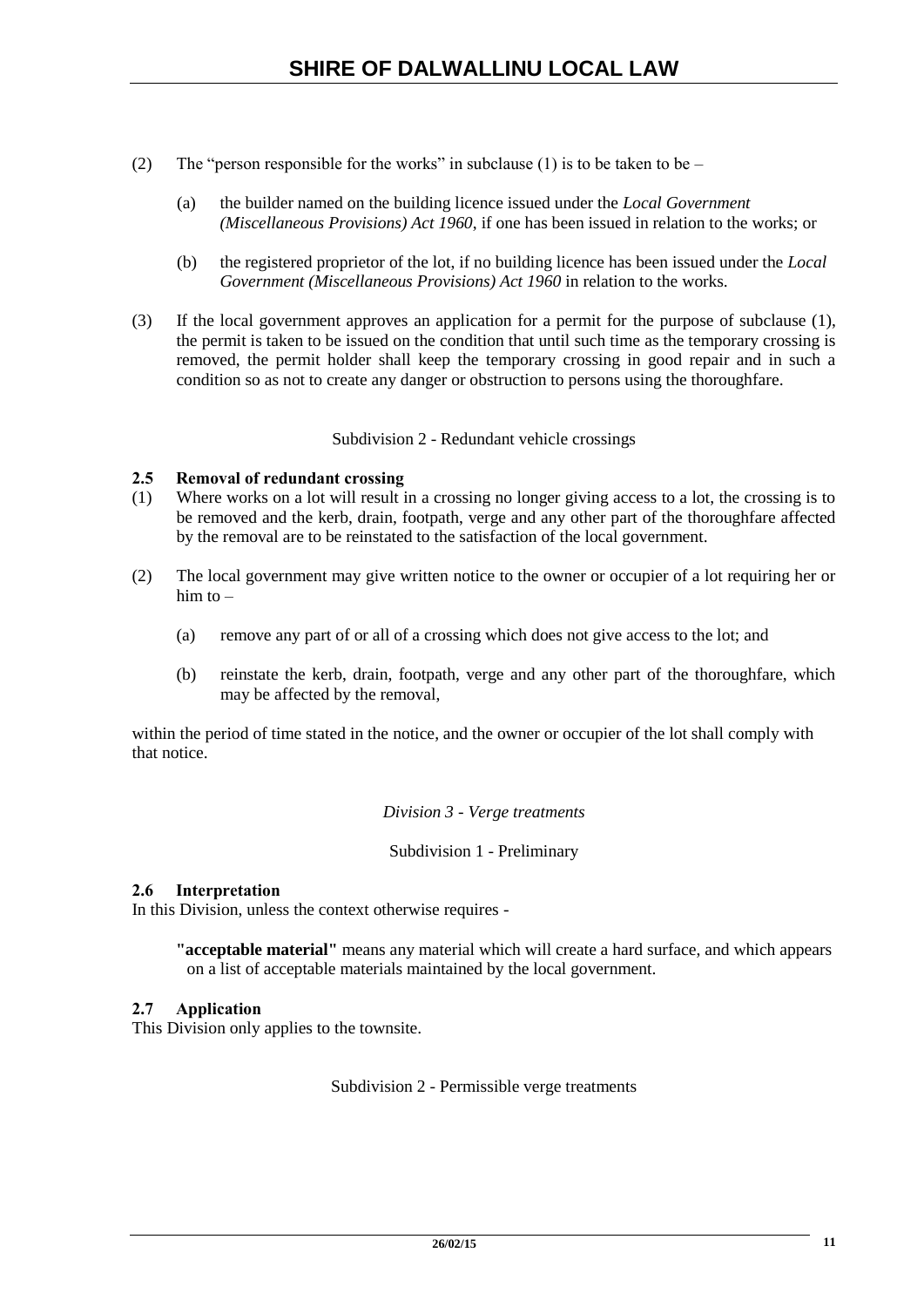# **2.8 Permissible verge treatments**

- (1) An owner or occupier of land which abuts on a verge may on that part of the verge directly in front of her or his land install a permissible verge treatment.
- (2) The permissible verge treatments are
	- (a) the planting and maintenance of a lawn;
	- (b) the planting and maintenance of a garden provided that
		- (i) clear sight visibility is maintained at all times for a person using the abutting thoroughfare in the vicinity of an intersection or bend in the thoroughfare; and
		- (ii) where there is no footpath, a pedestrian has safe and clear access of a minimum width of 2m along that part of the verge immediately adjacent to the kerb;
	- (c) the installation of an acceptable material; or
	- (d) the installation over no more than one third of the area of the verge (excluding any vehicle crossing) of an acceptable material in accordance with paragraph (c), and the planting and maintenance of either a lawn or a garden on the balance of the verge in accordance with paragraph (a) or (b).

#### **2.9 Only permissible verge treatments to be installed**

- (1) A person shall not install or maintain a verge treatment which is not a permissible verge treatment.
- (2) The owner and occupier of the lot abutting a verge treatment referred to in subclause (1) are each to be taken to have installed and maintained that verge treatment for the purposes of this clause and clause 2.10.

#### **2.10 Obligations of owner or occupier**

An owner or occupier who installs or maintains a permissible verge treatment shall -

- (a) keep the permissible verge treatment in a good and tidy condition and ensure, where the verge treatment is a garden or lawn, that a footpath on the verge and a carriageway adjoining the verge is not obstructed by the verge treatment;
- (b) not place any obstruction on or around the verge treatment; and
- (c) not disturb a footpath on the verge.

# **2.11 Notice to owner or occupier**

The local government may give a notice in writing to the owner or the occupier of a lot abutting on a verge to make good, within the time specified in the notice, any breach of a provision of this Division.

Subdivision 3 - Existing verge treatments

# **2.12 Transitional provision**

 $(1)$  In this clause –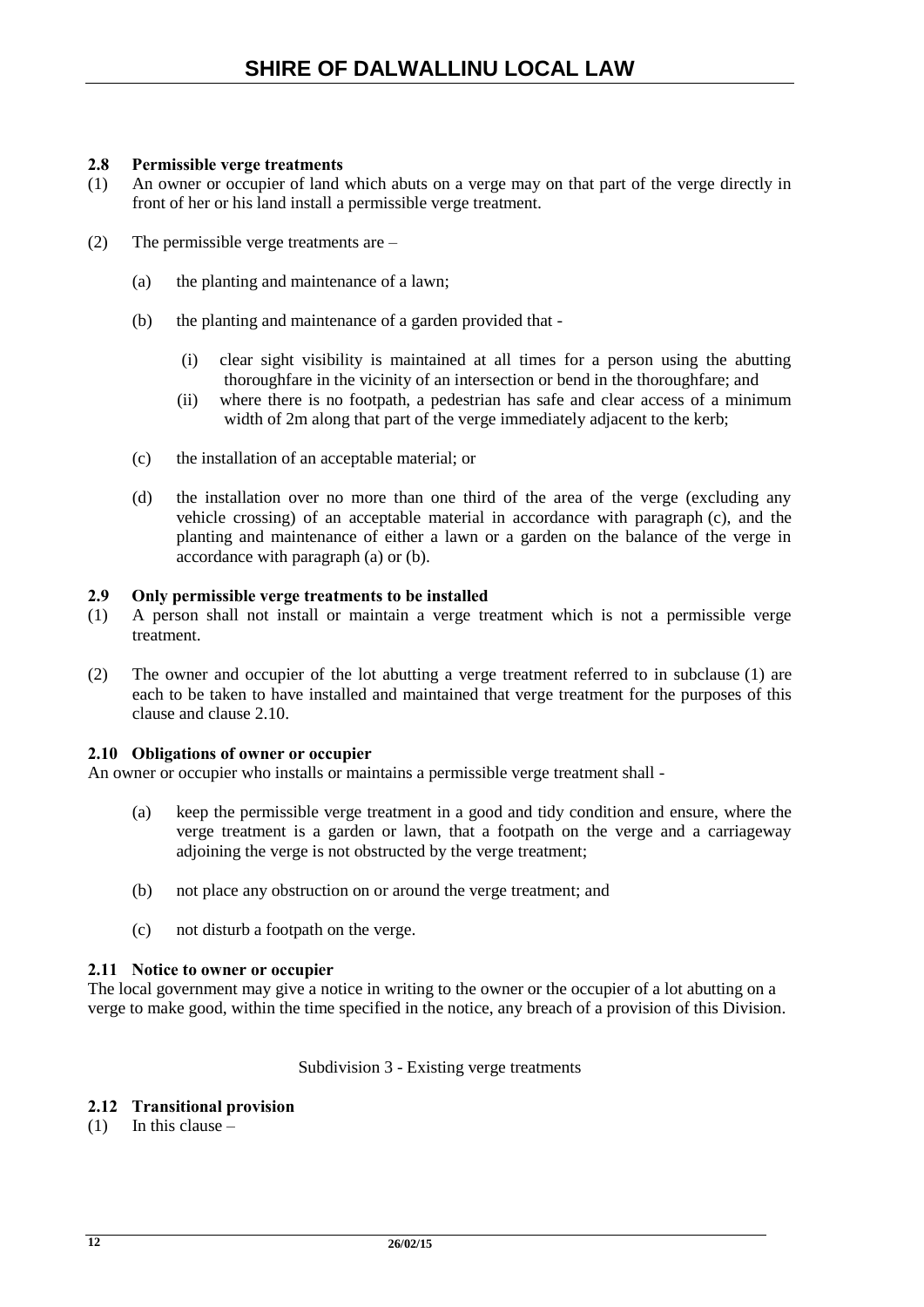**"former provisions"** means the local law of the local government which permitted certain types of verge treatments, whether with or without the consent of the local government, and which was repealed by this local law.

- (2) A verge treatment which
	- (a) was installed prior to the commencement day; and
	- (b) on the commencement day is a type of verge treatment which was permitted under and complied with the former provisions,

is to be taken to be a permissible verge treatment for so long as the verge treatment remains of the same type and continues to comply with the former provisions.

# Subdivision 4 - Public works

# **2.13 Power to carry out public works on verge**

Where the local government or an authority empowered to do so under a written law disturbs a verge, the local government or the authority -

- (a) is not liable to compensate any person for that disturbance;
- (b) may backfill with sand, if necessary, any garden or lawn; and
- (c) is not liable to replace or restore any
	- (i) verge treatment and, in particular, any plant or any acceptable material or other hard surface; or
	- (ii) sprinklers, pipes or other reticulation equipment.

# *Division 4 - Property numbers*

# Subdivision 1 - Preliminary

# **2.14 Interpretation**

In this Division, unless the context requires otherwise -

**"Number"** means a number of a lot with or without an alphabetical suffix indicating the address of the lot by reference to a thoroughfare.

Subdivision 2 - Assignment and marking of numbers

# **2.15 Assignment of numbers**

The local government may assign a Number to a lot in the district and may assign another Number to the lot instead of that previously assigned.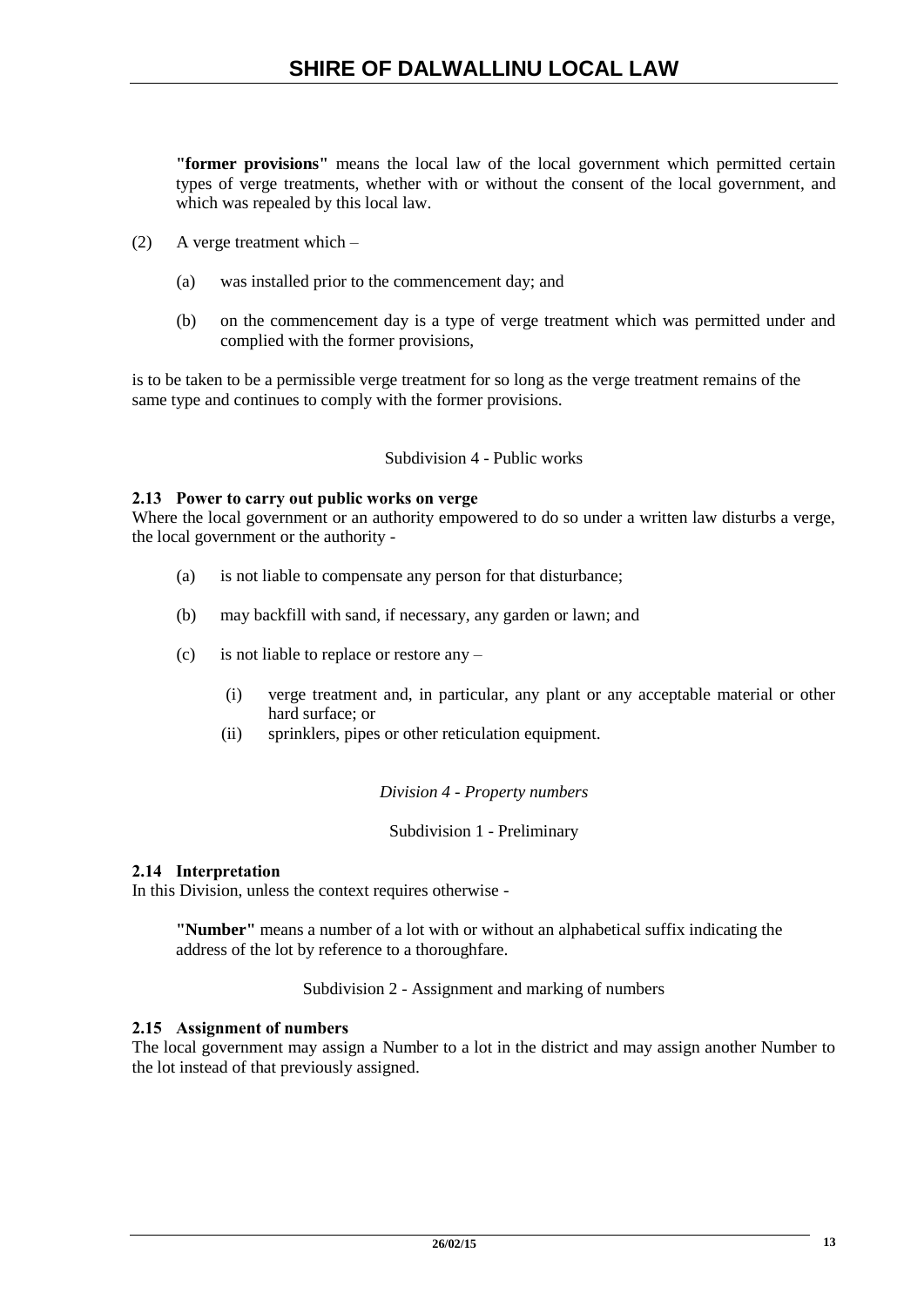# Division 5 - Fencing

# **2.16 Public place – Item 4(1) of Division 1, Schedule 3.1 of Act**

The following places are specified as a public place for the purpose of item 4(1) of Division 1 of Schedule 3.1 of the Act –

- (a) a public place, as that term is defined in clause 1.2; and
- (b) local government property.

Division 6 - Signs erected by the local government

# **2.17 Signs**

- (1) A local government may erect a sign on a public place specifying any conditions of use which apply to that place.
- (2) A person shall comply with a sign erected under subclause (1).
- (3) A condition of use specified on a sign erected under subclause (1) is to be for the purpose of giving notice of the effect of a provision of this local law.

# **2.18 Transitional**

Where a sign erected on a public place has been erected under a local law of the local government repealed by this local law, then on and from the commencement day, it is to be taken to be a sign erected under clause 2.17 if –

- (a) the sign specifies a condition of use relating to the public place which gives notice of the effect of a provision of this local law; and
- (b) the condition of use specified is not inconsistent with any provision of this local law.

Division 7 - Driving on a closed thoroughfare

# **2.19 No driving on closed thoroughfare**

- (1) A person shall not drive or take a vehicle on a closed thoroughfare unless
	- (a) that is in accordance with any limits or exceptions specified in the order made under section 3.50 of the Act; or
	- (b) the person has first obtained a permit.
- $(2)$  In this clause –

**"closed thoroughfare"** means a thoroughfare wholly or partially closed under section 3.50 or 3.50A of the Act.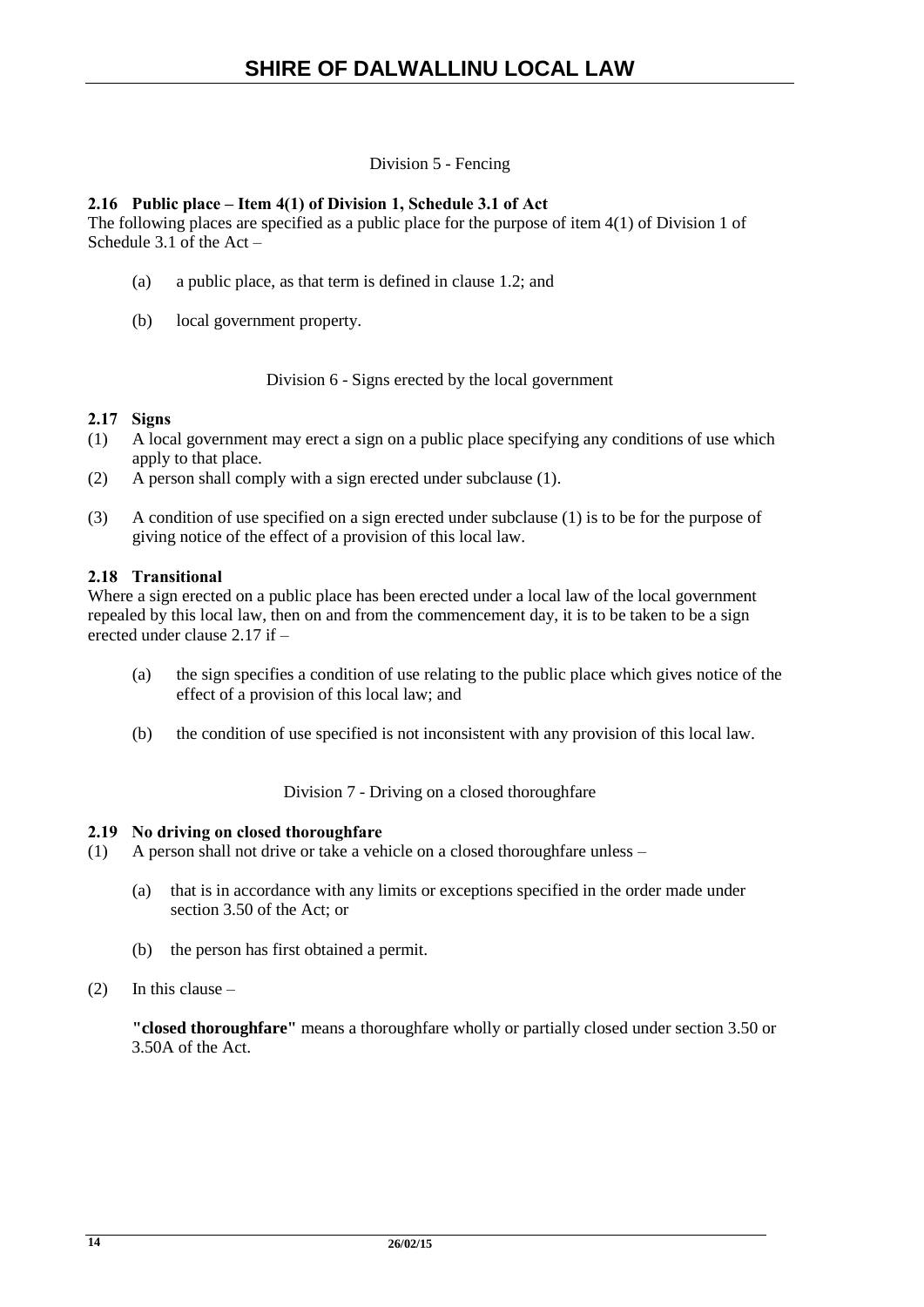# **PART 3 – ADVERTISING SIGNS ON THOROUGHFARES**

# Division 1 - Preliminary

# **3.1 Interpretation**

In this Part, unless the context otherwise requires -

**"advertising sign"** means a sign used for the purpose of advertisement and includes an "election sign";

**"direction sign"** means a sign which indicates the direction of another place, activity or event, but does not include any such sign erected or affixed by the local government or the Commissioner of Main Roads;

**"election sign"** means a sign or poster which advertises any aspect of a forthcoming Federal, State or Local Government election; and

**"portable direction sign"** means a portable free standing direction sign; and

**"portable sign"** means a portable free standing advertising sign.

# *Division 2 - Permit*

# **3.2 Advertising signs and portable direction signs**

- (1) A person shall not, without a permit
	- (a) erect or place an advertising sign on a thoroughfare; or
	- (b) post any bill or paint, place or affix any advertisement on a thoroughfare.
- (2) Notwithstanding subclause (1), a permit is not required in respect of a portable direction sign which neither exceeds 500mm in height nor  $0.5m<sup>2</sup>$  in area, provided that the sign is placed or erected on a thoroughfare on an infrequent or occasional basis only to direct attention to a place, activity or event during the hours of that activity or event.
- (3) Notwithstanding subclause (1), a person shall not erect or place an advertising sign
	- (a) on a footpath;
	- (b) over any footpath where the resulting vertical clearance between the sign and the footpath is less than 2.5m;
	- (c) on or within 3m of a carriageway;
	- (d) in any other location where, in the opinion of the local government, the sign is likely to obstruct lines of sight along a thoroughfare or cause danger to any person using the thoroughfare; or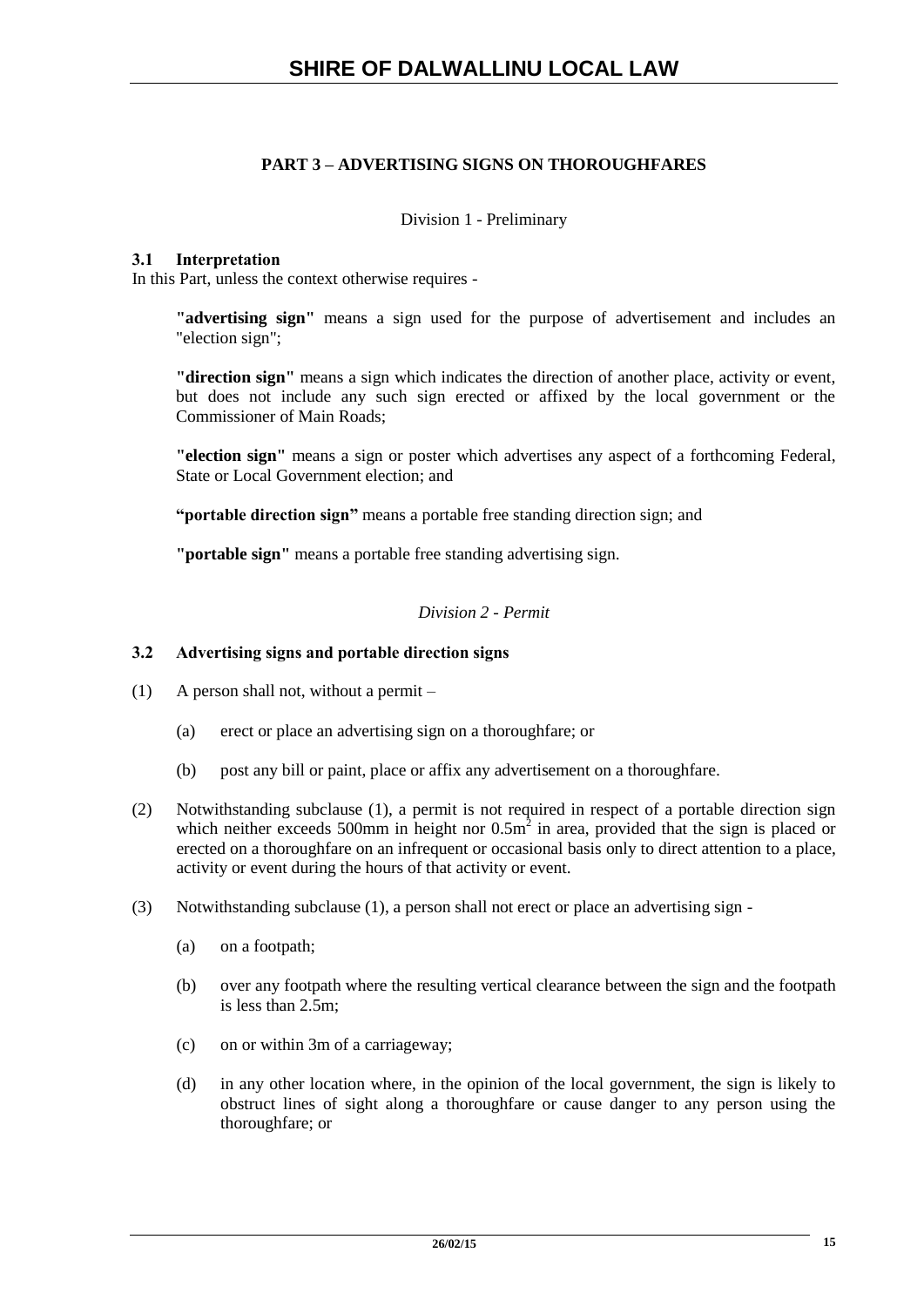(e) on any natural feature, including a rock or tree, on a thoroughfare, or on any bridge or the structural approaches to a bridge.

# **3.3 Matters to be considered in determining application for permit**

In determining an application for a permit for the purpose of clause 3.2(1), the local government is to have regard to -

- (a) any other written law regulating the erection or placement of signs within the district;
- (b) the dimensions of the sign;
- (c) other advertising signs already approved or erected in the vicinity of the proposed location of the sign;
- (d) whether or not the sign will create a hazard to persons using a thoroughfare; and
- (e) the amount of the public liability insurance cover, if any, to be obtained by the applicant.

# *Division 3 – Conditions on permit*

# **3.4 Conditions on portable sign**

If the local government approves an application for a permit for a portable sign, the application is to be taken to be approved subject to the following conditions –

- (a) the portable sign shall
	- (i) not exceed 1m in height;
	- (ii) not exceed an area of  $1m<sup>2</sup>$  on any side;
	- (iii) relate only to the business activity described on the permit;
	- (iv) contain letters not less than 200mm in height;
	- (v) not be erected in any position other than immediately adjacent to the building or the business to which the sign relates;
	- (vi) be removed each day at the close of the business to which it relates and not be erected again until the business next opens for trading;
	- (vii) be secured in position in accordance with any requirements of the local government;
	- (viii) be placed so as not to obstruct or impede the reasonable use of a thoroughfare or access to a place by any person; and
	- (ix) be maintained in good condition; and
- (a) no more than one portable sign shall be erected in relation to the one building or business.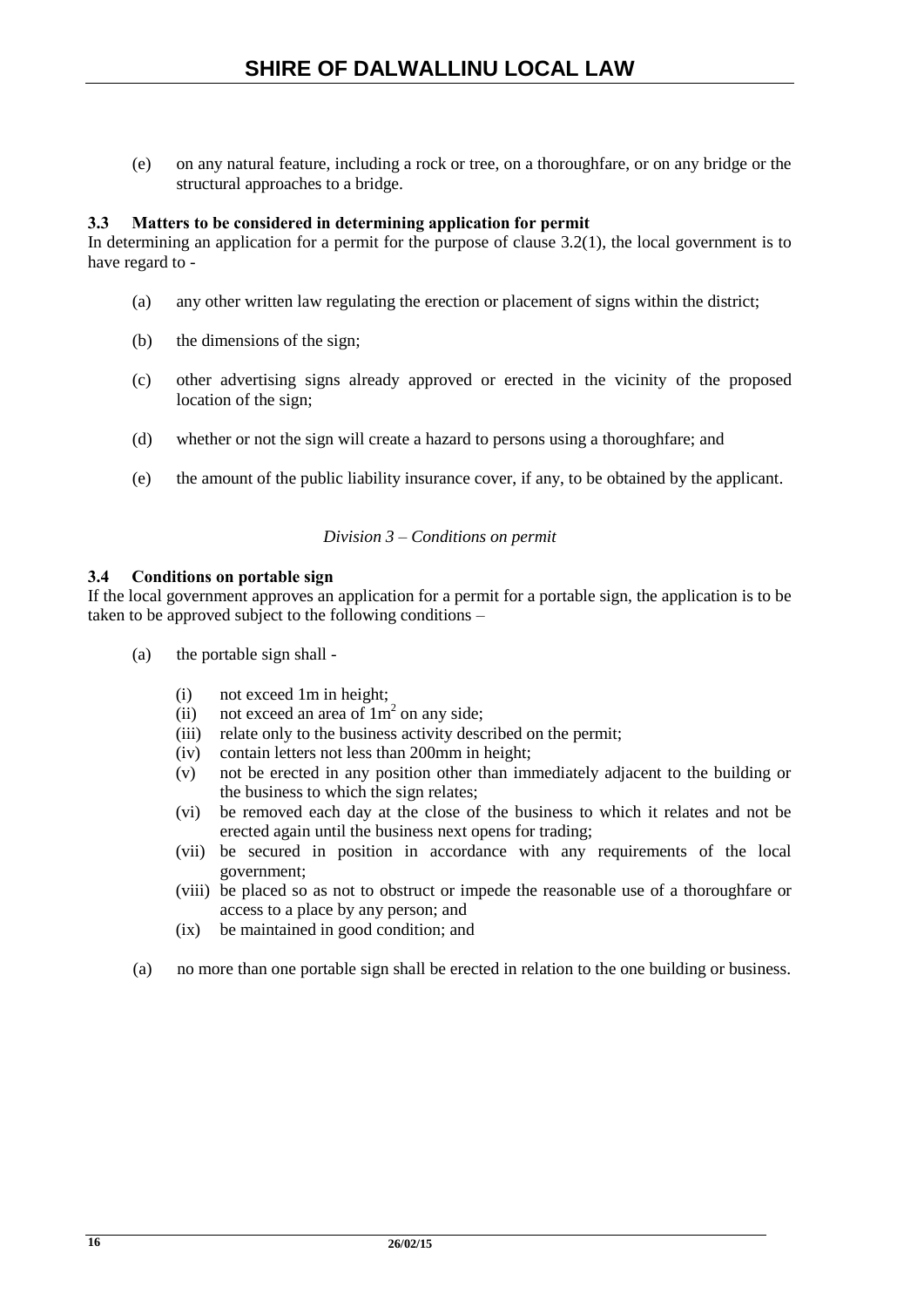# **3.5 Conditions on election sign**

If the local government approves an application for a permit for the erection or placement of an election sign on a thoroughfare, the application is to be taken to be approved subject to the sign –

- (a) being erected at least 30m from any intersection;
- (b) being free standing and not being affixed to any existing sign, post, power or light pole, or similar structure;
- (c) being placed so as not to obstruct or impede the reasonable use of a thoroughfare, or access to a place by any person;
- (d) being placed so as not to obstruct or impede the vision of a driver of a vehicle entering or leaving a thoroughfare or crossing;
- (e) being maintained in good condition;
- (f) not being erected until the election to which it relates has been officially announced;
- (g) being removed within 24 hours of the close of polls on voting day;
- (h) not being placed within 100m of any works on the thoroughfare;
- (i) being securely installed;
- (j) not being an illuminated sign;
- (k) not incorporating reflective or fluorescent materials; and
- (l) not displaying only part of a message which is to be read with other separate signs in order to obtain the whole message.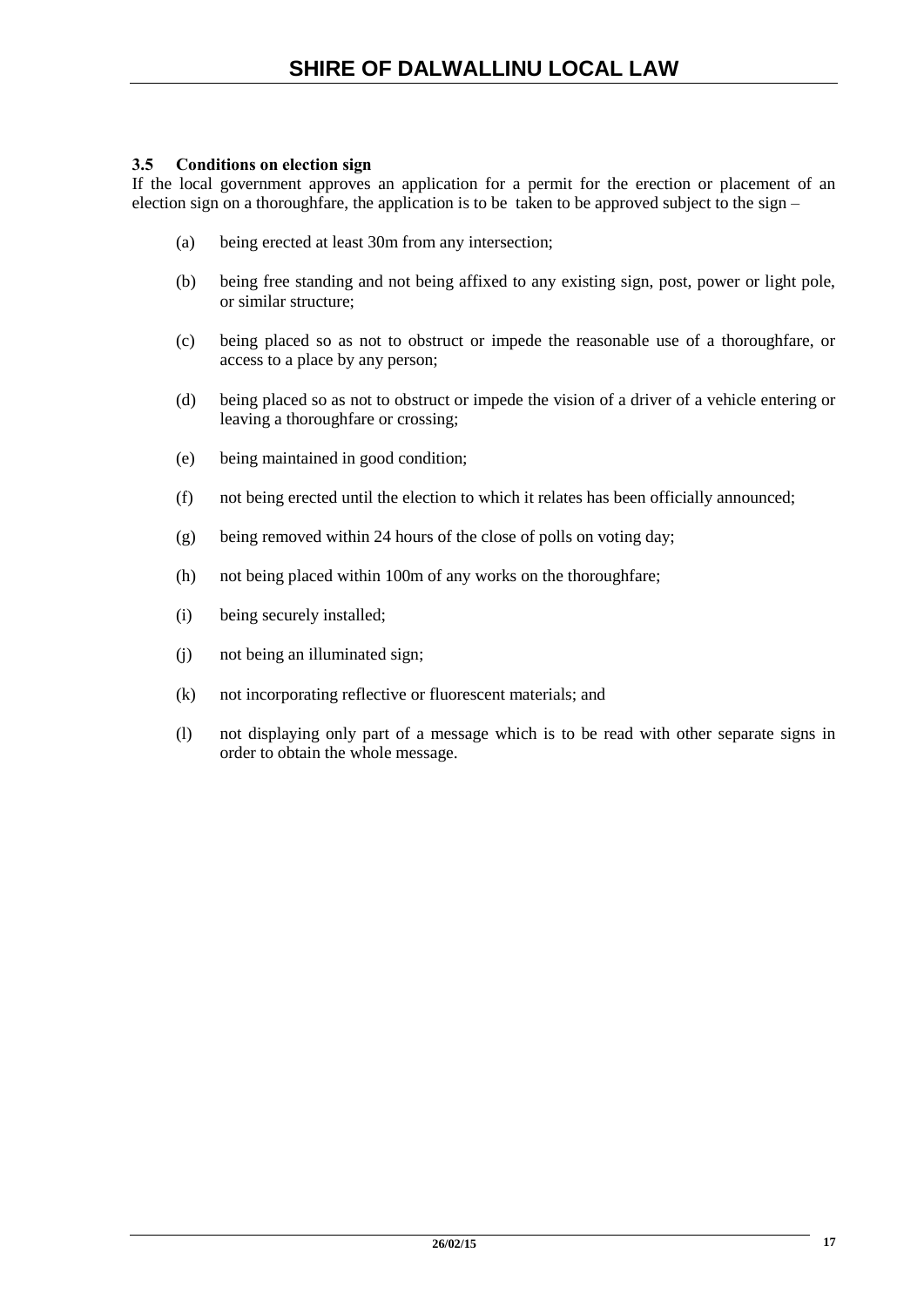# **PART 4 – OBSTRUCTING ANIMALS, VEHICLES OR SHOPPING TROLLEYS**

# *Division 1 - Animals and vehicles*

# **4.1 Leaving animal or vehicle in public place or on local government property**

- (1) A person shall not leave an animal or a vehicle, or any part of a vehicle, in a public place or on local government property so that it obstructs the use of any part of that public place or local government property, unless that person has first obtained a permit or is authorized to do so under a written law.
- (2) A person will not contravene subclause (1) where the animal is secured or tethered for a period not exceeding 1 hour.
- (3) A person will not contravene subclause (1) where the vehicle is left for a period not exceeding 24 hours.

#### **4.2 Prohibitions relating to animals**

- (1) In subclause (2), "owner" in relation to an animal includes
	- (a) an owner of it;
	- (b) a person in possession of it;
	- (c) a person who has control of it; and
	- (d) a person who ordinarily occupies the premises where the animal is permitted to stay.
- (2) An owner of an animal shall not
	- (a) allow the animal to enter or remain for any time on any thoroughfare except for the use of the thoroughfare as a thoroughfare and unless it is led, ridden or driven;
	- (b) allow an animal which has a contagious or infectious disease to be led, ridden or driven in a public place; or
	- (c) train or race the animal on a thoroughfare.
- (3) An owner of a horse shall not lead, ride or drive a horse on a thoroughfare in a built-up area, unless that person does so under a permit or under the authority of a written law.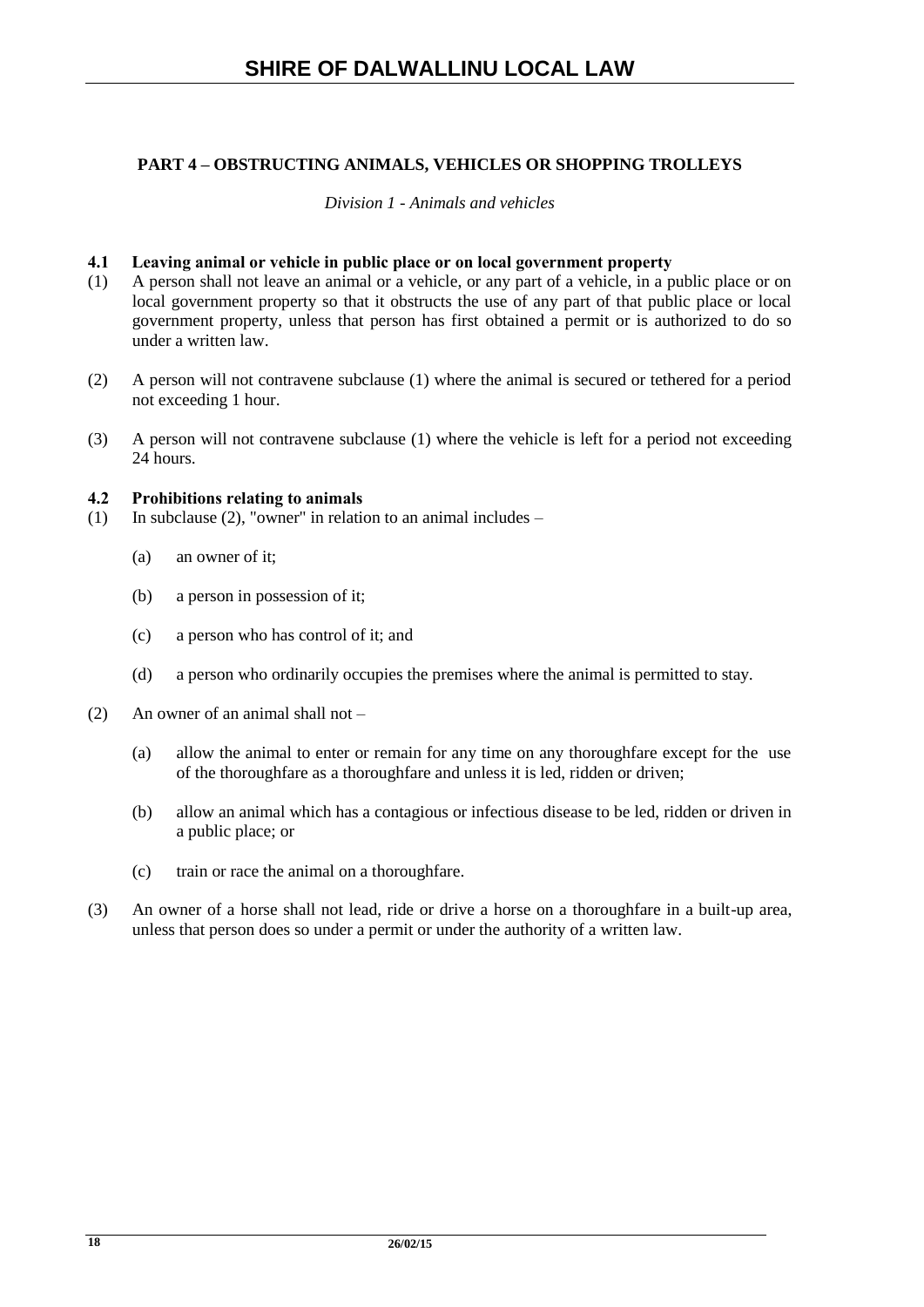*Division 2 - Shopping trolleys*

# **4.3 Interpretation**

In this Division  $-$ 

**"retailer"** means a proprietor of a shop in respect of which shopping trolleys are provided for the use of customers of the shop; and

**"shopping trolley"** means a wheeled container or receptacle supplied by a retailer to enable a person to transport goods.

# **4.4 Shopping trolley to be marked**

A retailer shall clearly mark its name or its trading name on any shopping trolley made available for the use of customers.

# **4.5 Person not to leave trolley in public place**

A person shall not leave a shopping trolley in a public place other than in an area set aside for the storage of shopping trolleys.

# **4.6 Retailer to remove abandoned trolley**

(1) If a shopping trolley is found in a public place, other than in an area set aside for the storage of shopping trolleys, the local government may advise (verbally or in writing) a retailer whose name is marked on the trolley of the location of the shopping trolley.

(2) A retailer shall remove a shopping trolley within 24 hours of being so advised under subclause (1), unless the retailer -

- (a) requests the local government to collect and deliver the shopping trolley to the retailer; and
- (b) pays any fee for that collection and delivery (imposed and determined under and in accordance with sections 6.16 to 6.19 of the Act) within the period specified by the local government.

# **4.7 Retailer taken to own trolley**

In the absence of any proof to the contrary, a shopping trolley is to be taken to belong to a retailer whose name is marked on the trolley.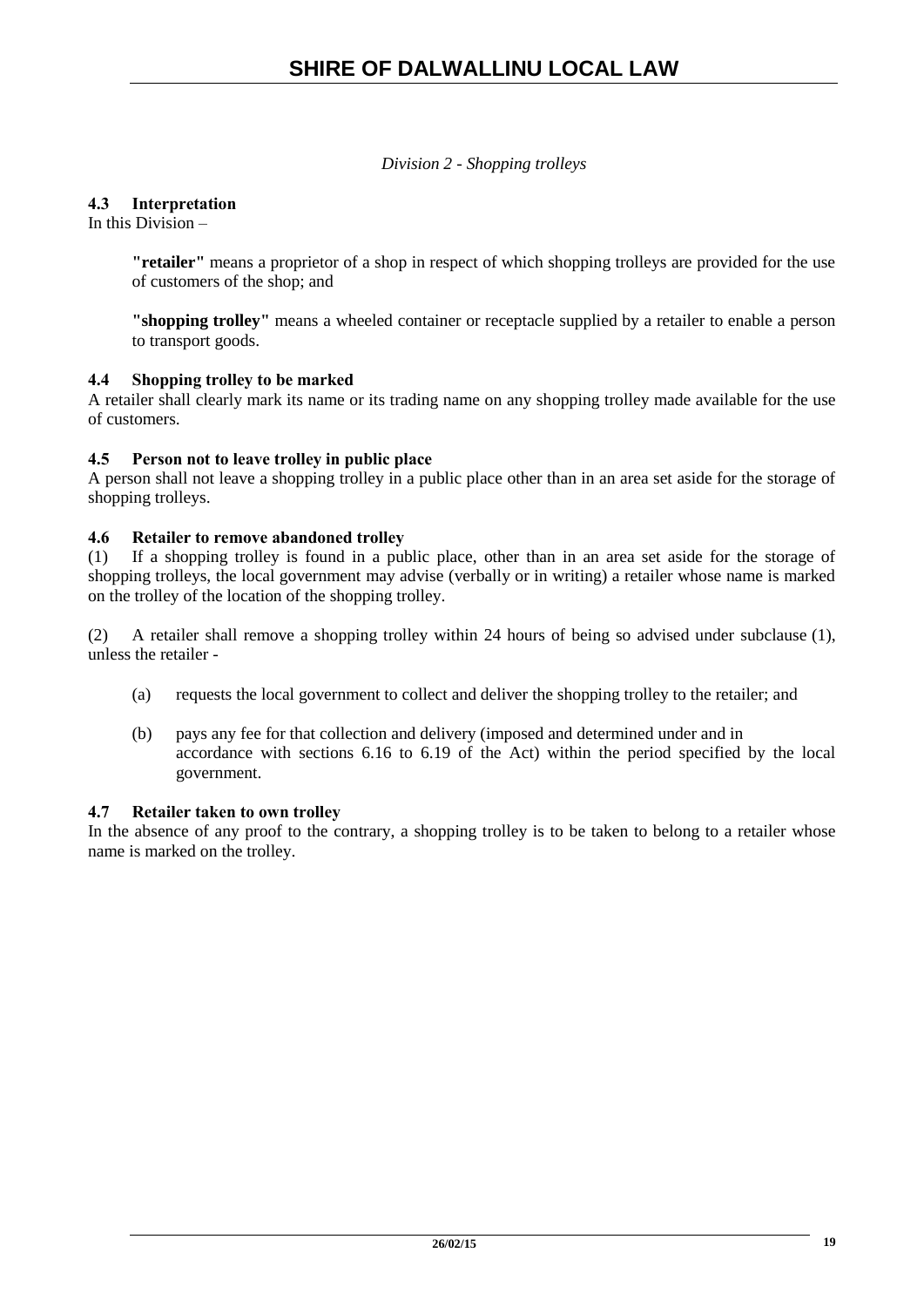# **PART 5 - ROADSIDE CONSERVATION**

*Division 1 - Preliminary*

# **5.1 Interpretation**

In this Part -

**"MRWA"** means Main Roads Western Australia;

**"protected flora"** has the meaning given to it in section 6(1) of the *Wildlife Conservation Act 1950*;

**"rare flora"** has the meaning given to it in section 23F of the *Wildlife Conservation Act 1950*;

**"Roadside Conservation Committee"** means the Roadside Conservation Committee established under the Land Resource Policy Council within the Office of Premier and Cabinet; and

**"special environmental area"** means an area designated as such under clause 5.7.

# **5.2 Application**

This Part does not apply to the townsite.

*Division 2 - Flora roads*

# **5.3 Declaration of flora road**

The local government may declare a thoroughfare which has, in the opinion of the local government, high quality roadside vegetation to be a flora road.

# **5.4 Construction works on flora roads**

Construction and maintenance work carried out by the local government on a flora road is to be in accordance with the 'Code of Practice for Roadside Conservation and Road Maintenance' prepared by the Roadside Conservation Committee.

#### **5.5 Signposting of flora roads**

The local government may signpost flora roads with the standard MRWA 'flora road' sign.

### **5.6 Driving only on carriageway of flora roads**

- (1) A person driving or riding a vehicle on a flora road shall only drive or ride the vehicle on the carriageway.
- (2) Subclause (1) does not apply where
	- (a) conditions on the thoroughfare do not reasonably permit a vehicle to remain on the carriageway;
	- (b) there is no carriageway; or
	- (c) an exemption from the application of subclause (1) has been obtained from the local government.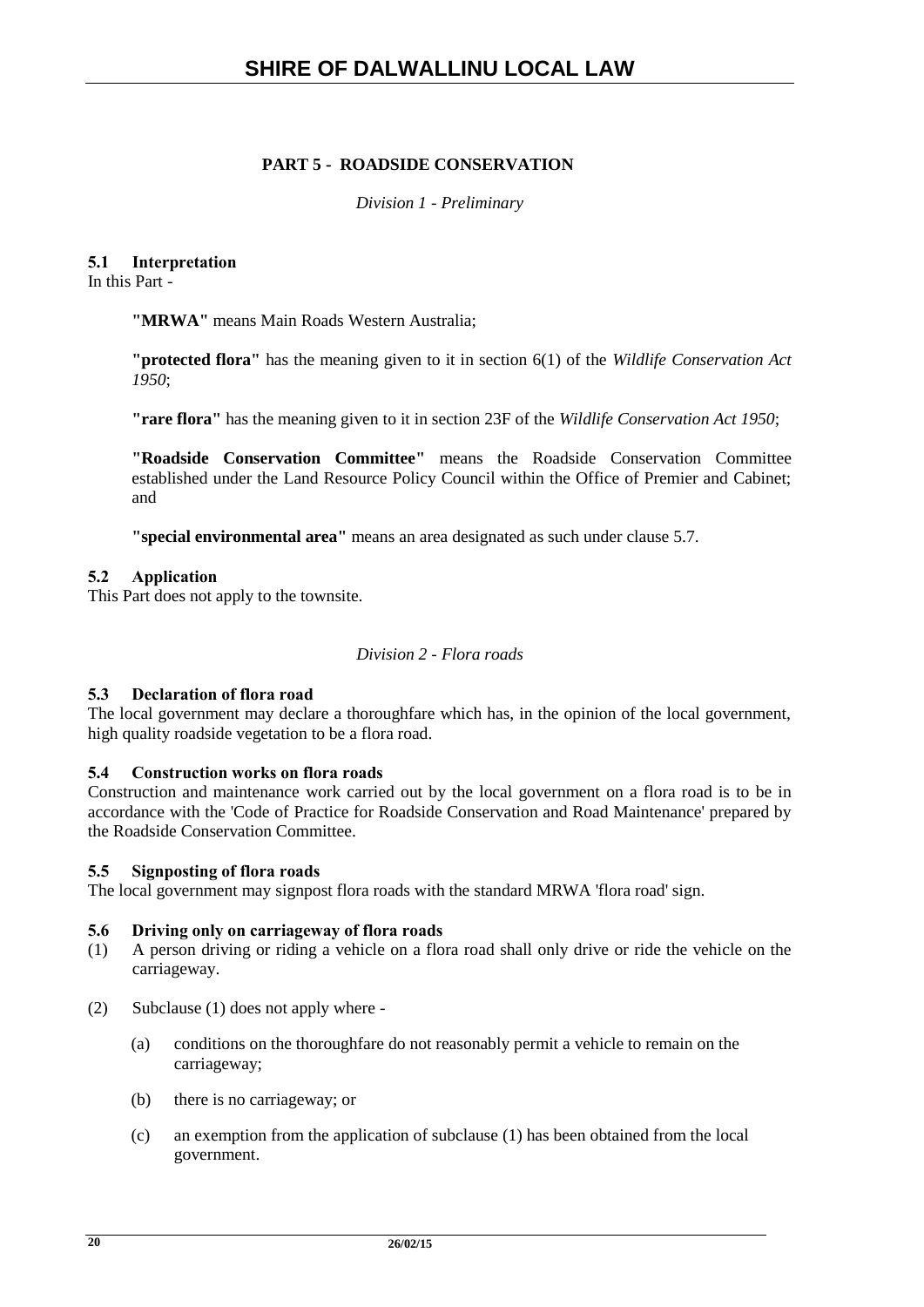#### *Division 3 - Special environmental areas*

# **5.7 Designation of special environmental areas**

- The local government may designate a thoroughfare, or any part of a thoroughfare, as a special environmental area which -
	- (a) as protected flora or rare flora; or
	- (b) in the opinion of the local government, has environmental, aesthetic or cultural significance.

# **5.8 Marking of special environmental areas**

The local government is to mark and keep a register of each thoroughfare, or part of a thoroughfare, designated as a special environmental area.

# *Division 4 – Planting in thoroughfares*

# **5.9 Permit to plant**

A person shall not plant any plant or sow any seeds in a thoroughfare without first obtaining a permit.

#### **5.10 Relevant considerations in determining application**

In determining an application for a permit for the purpose of clause 5.9, the local government is to have regard to -

- (a) existing vegetation within that part of the thoroughfare in which the planting is to take place; and
- (b) the diversity of species and the prevalence of the species which are to be planted or sown.

# *Division 5 - Clearance of vegetation*

# **5.11 Permit to clear**

A person shall not clear and maintain in a cleared state, the surface of a thoroughfare within 1m of that person's land without first obtaining a permit and any other approvals which may be required under any written law.

# **5.12 Application for permit**

In addition to the requirements of clause 7.1(2), a person making an application for a permit for the purpose of clause 5.11 shall submit a sketch plan clearly showing the boundary of the person's land and the portions of the thoroughfare joining that person's land which are to be cleared.

#### *Division 6 - Fire management*

# **5.13 Permit to burn thoroughfare**

A person shall not burn part of a thoroughfare without first obtaining a permit or unless acting under the authority of any other written law.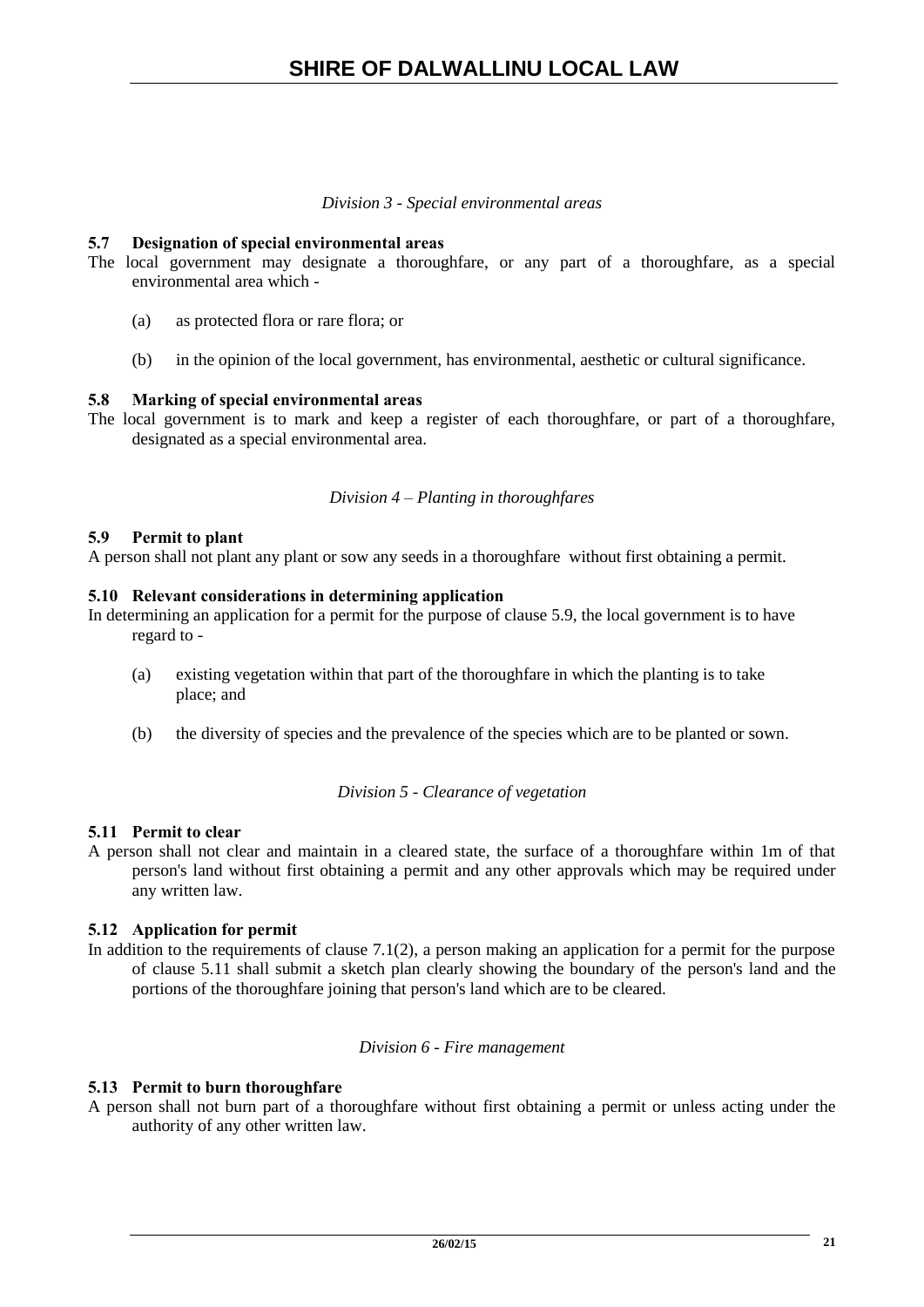# **5.14 Application for permit**

In addition to the requirements of clause  $7.1(2)$ , an application for a permit for the purposes of clause 5.13 shall –

- (a) include a sketch plan showing the portions of a thoroughfare which are proposed to be burned; and
- (b) advise of the estimated fire intensity and the measures to be taken to protect upper storey vegetation from the burn.

# **5.15 When application for permit can be approved**

The local government may approve an application for a permit for the purpose of clause 5.13 only if the burning of the particular part of the thoroughfare will -

- (a) reduce a fire hazard and alternative means of reducing that hazard, such as slashing or the use of herbicides, are considered by the local government to be not feasible or more detrimental to native flora and fauna than burning; or
- (b) in the opinion of the local government, be beneficial for the preservation and conservation of native flora and fauna.

# **5.16 Prohibitions on burning**

Notwithstanding anything to the contrary in this local law, an application for a permit for the purpose of clause 5.13 is not to be approved by the local government -

- (a) for burning between 31 August and 1 May of the following year where the intensity of the burn could damage native flora and fauna; or
- (b) in any year to any person for any part of a thoroughfare which is on the opposite side of the carriageway to that portion of the thoroughfare for which a permit to burn has been approved in the same year.

# *Division 7 - Firebreaks*

# **5.17 Permit for firebreaks on thoroughfares**

A person shall not construct a firebreak on a thoroughfare without first obtaining a permit.

# **5.18 When application for permit cannot be approved**

- (1) The local government is not to approve an application for a permit for the purpose of clause 5.17 where the thoroughfare is less than 20m wide.
- (2) Subclause (1) does not apply where the firebreak is, in the opinion of the local government, desirable for the protection of roadside vegetation.

# *Division 8 - Commercial wildflower harvesting on thoroughfares*

# **5.19 General prohibition on commercial wildflower harvesting**

Subject to clause 5.20, a person shall not commercially harvest native flora on a thoroughfare.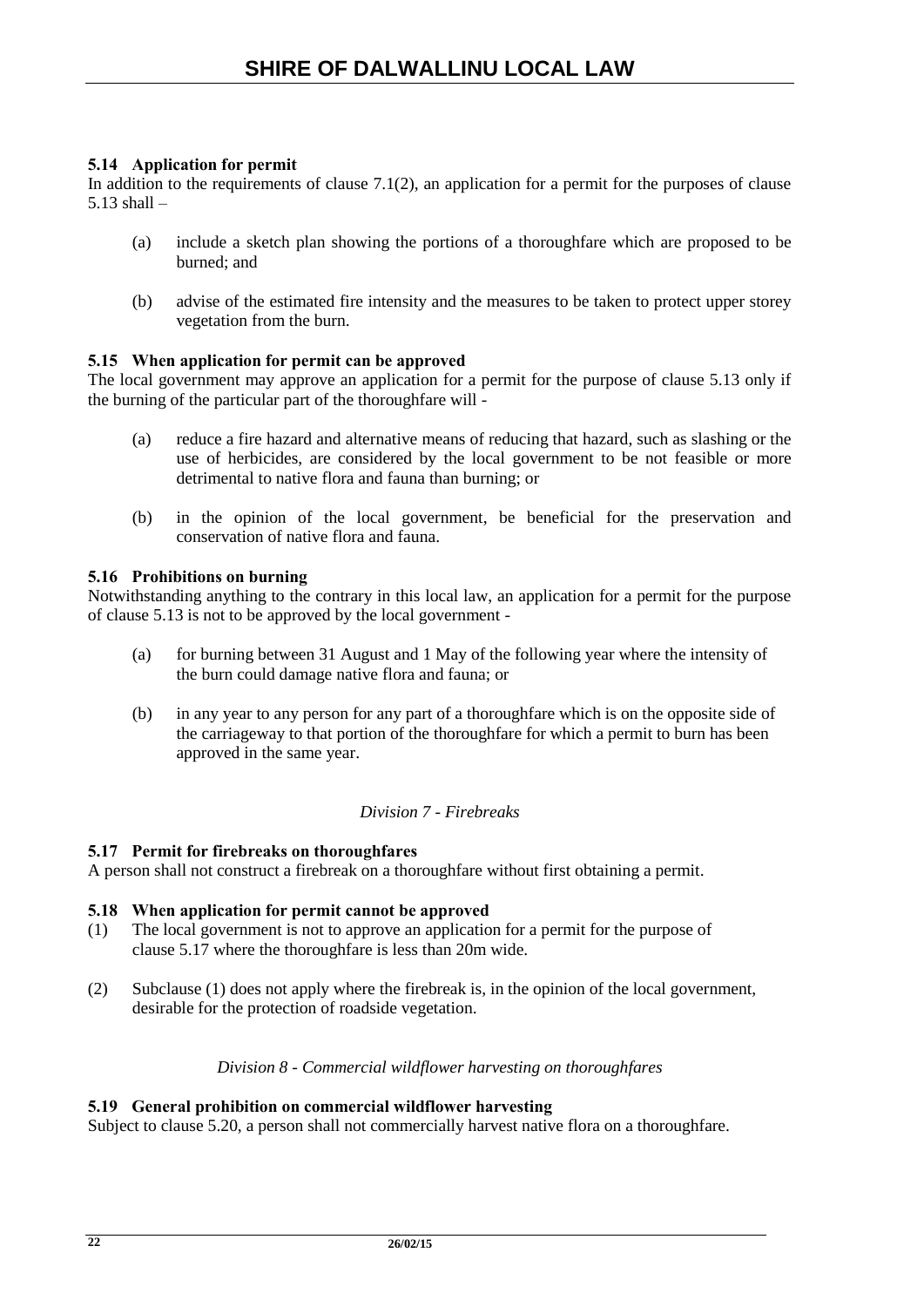# **5.20 Permit for revegetation projects**

- (1) A person shall not collect seed from native flora on a thoroughfare without first obtaining a permit.
- (2) The local government may approve an application for a permit under subclause (1) only where-
	- (a) the seed is required for a revegetation project in any part of the district; and
	- (b) the thoroughfare, or the relevant part of it, is not a special environmental area.

(3) Unless the local government specifically provides to the contrary on a permit, if the local government approves an application for a permit for the purpose of subclause (1) it is to be taken to be approved subject to the following conditions –

- (a) the collection of the seed is to be carried out so as not to endanger the long time survival of the native flora on the thoroughfare; and
- (b) any licence or approval which may be required under any other written law is to be obtained by the applicant.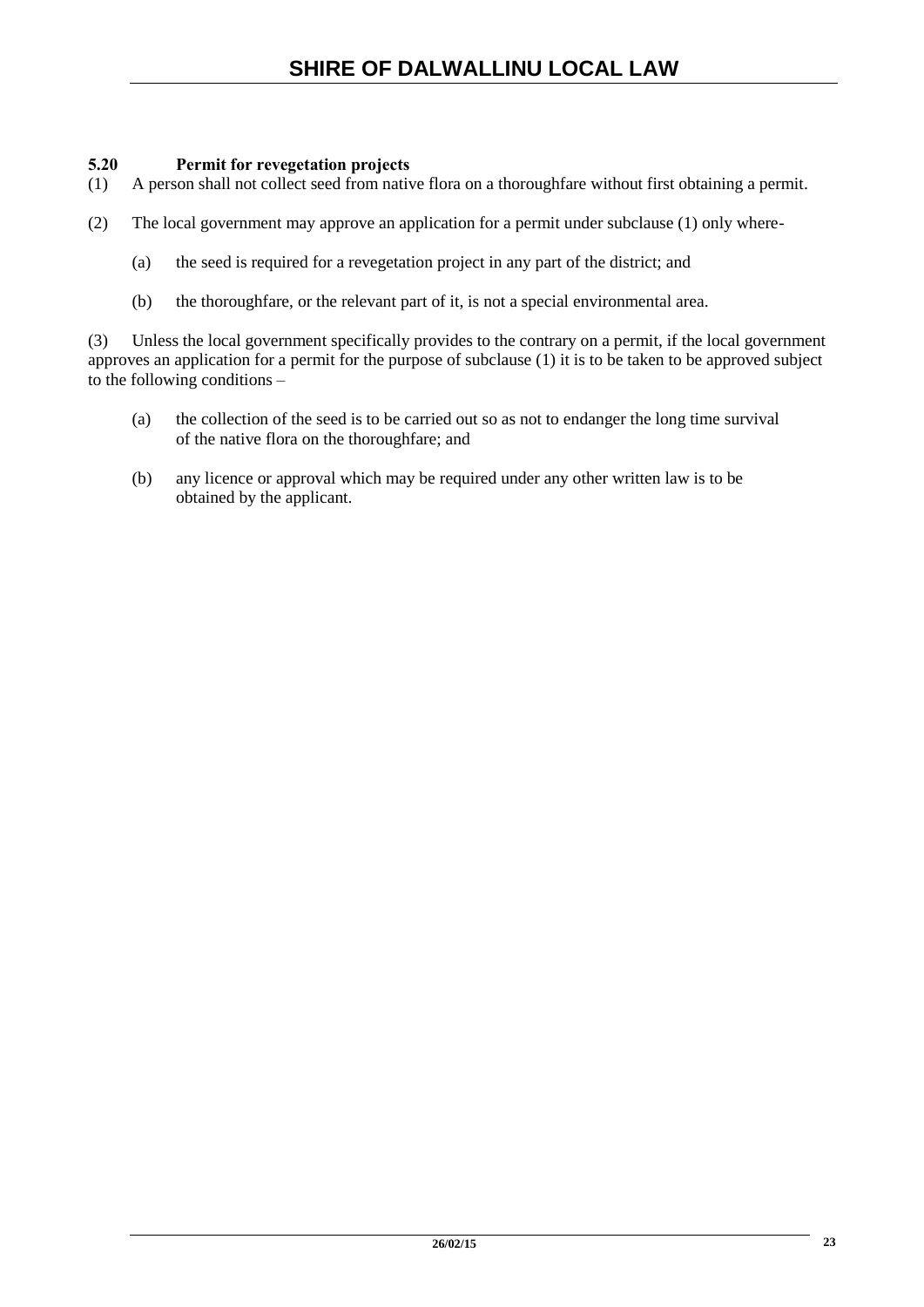# **PART 6 - TRADING IN THOROUGHFARES AND PUBLIC PLACES**

*Division 1 - Stallholders and traders*

Subdivision 1 - Preliminary

#### **6.1 Interpretation**

.

In this Division, unless the context otherwise requires -

**"Competition Principles Agreement"** means the Competition Principles Agreement executed by each State and Territory of the Commonwealth and the Commonwealth of Australia on 11 April 1995;

**"public place"** includes -

- (a) any thoroughfare or place which the public are allowed to use whether or not the thoroughfare or place is on private property; and
- (b) local government property,

but does not include premises on private property from which trading is lawfully conducted under a written law.

**"stall"** means a movable or temporarily fixed structure, stand or table in, on or from which goods or services are sold, hired or offered for sale or hire;

**"stallholder"** means a person in charge of a stall;

**"stallholder's permit"** means a permit issued to a stallholder;

**"trader"** means a person who carries on trading;

**"trader's permit"** means a permit issued to a trader; and

**"trading"** includes –

- (a) the selling or hiring of, the offering for sale or hire of or the soliciting of orders for goods or services in a public place;
- (b) displaying goods in any public place for the purpose of
	- (i) offering them for sale or hire;
	- (ii) inviting offers for their sale or hire;
	- (iii) soliciting orders for them; or
	- (iv) carrying out any other transaction in relation to them; and
- (c) the going from place to place, whether or not public places, and
	- (i) offering goods or services for sale or hire;
	- (ii) inviting offers or soliciting orders for the sale or the hire of goods or services; or
	- (iii) carrying out any other transaction in relation to goods or services,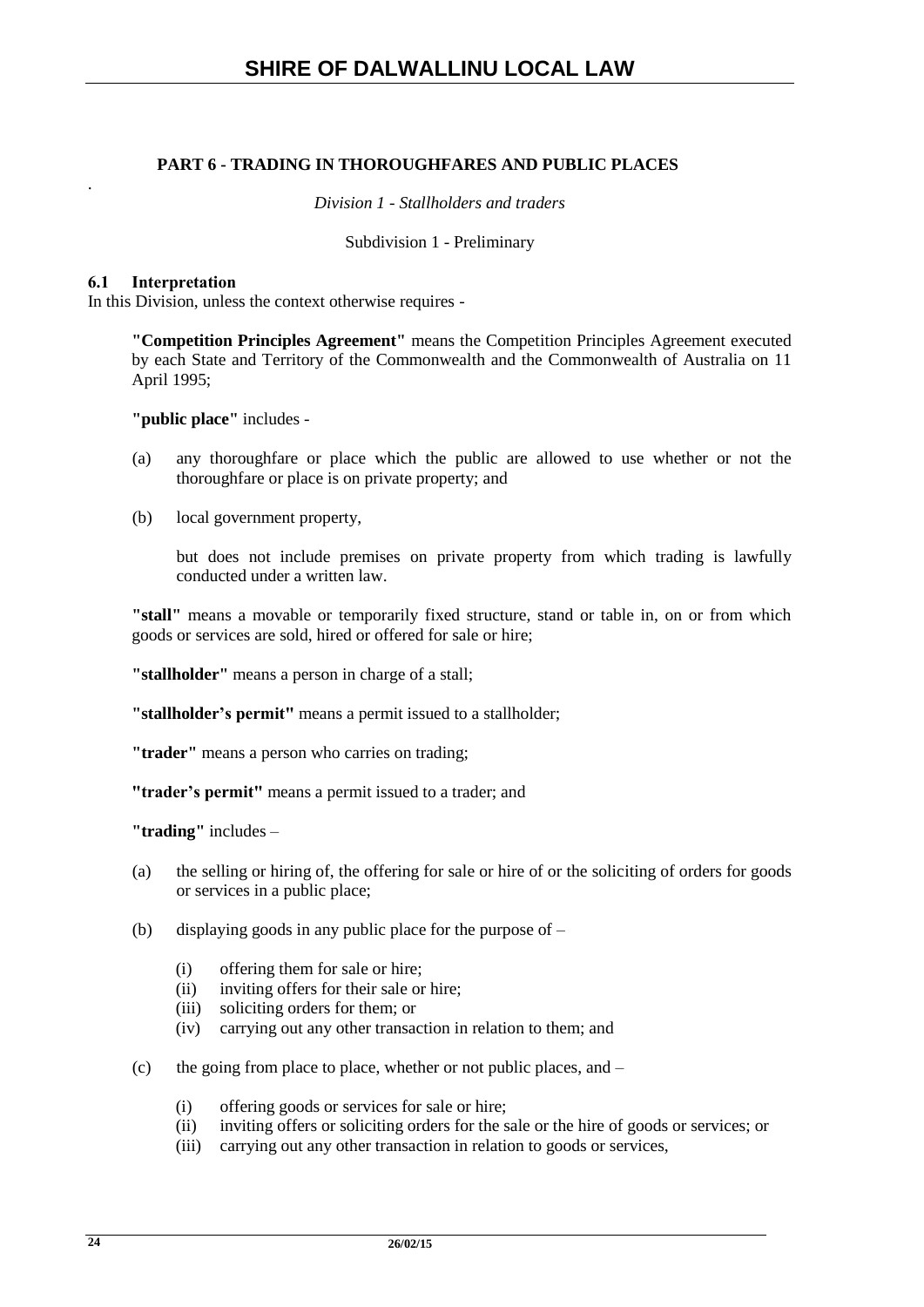but does not include –

(d) the setting up of a stall or the conducting of a business at a stall under the authority of a stallholder's permit;

(e) the selling or the offering for sale of goods and services to, or the soliciting of orders for goods and services from a person who sells those goods or services;

(f) the selling or the offering for sale or hire by a person of goods of her or his own manufacture or services which he or she provides; and

(g) the selling or hiring or the offering for sale or hire of  $-$ 

(i)goods by a person who represents a manufacturer of the goods; or (ii)services by a person who represents a provider of the services,

which are sold directly to consumers and not through a shop.

*Subdivision 2 - Permits*

# **6.2 Stallholder's permit**

- (1) A person shall not conduct a stall on a public place unless that person is
	- (a) the holder of a valid stallholder's permit; or
	- (b) an assistant specified in a valid stallholder's permit.
- (2) Every application for a stallholder's permit shall
	- (a) state the full name and address of the applicant;
	- (b) specify the proposed number of assistants to be engaged by the applicant in conducting the stall, as well as their names and addresses if already engaged;
	- (c) specify the proposed location of the stall;
	- (d) specify the period of time for which the permit is sought, together with the proposed days and hours of operation;
	- (e) specify the proposed goods or services to be sold or hired or offered for sale or hire from the stall; and
	- (f) be accompanied by an accurate plan and description of the proposed stall.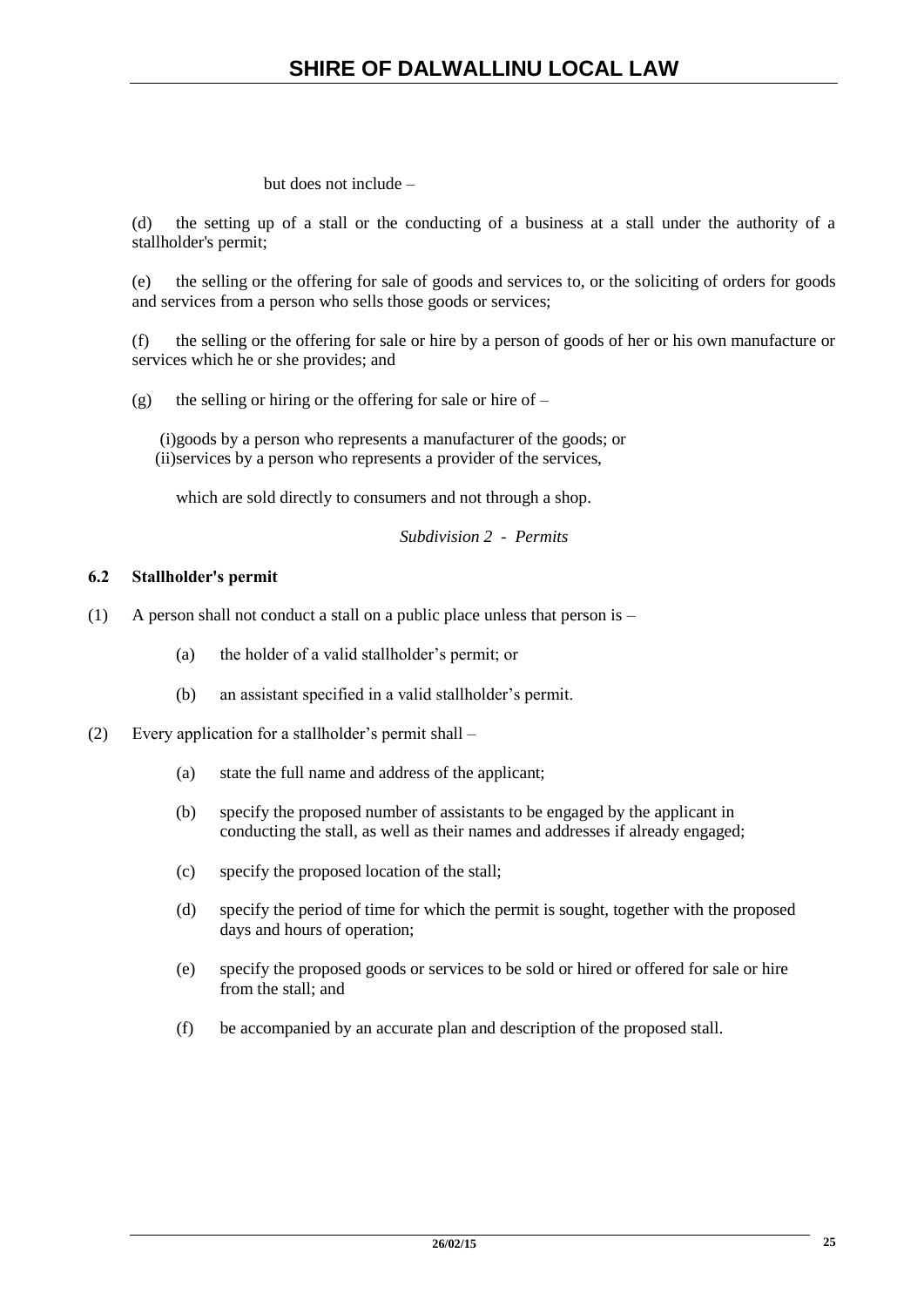# **6.3 Trader's permit**

- (1) A person shall not carry on trading unless that person is  $-$ 
	- (a) the holder of a valid trader's permit; or
	- (b) an assistant specified in a valid trader's permit.
- (2) Every application for a trader's permit shall
	- (a) state the full name and address of the applicant;
	- (b) specify the proposed number of assistants, if any, to be engaged by the applicant in trading, as well as their names and addresses if already engaged;
	- (c) specify the location or locations in which the applicant proposes to trade;
	- (d) specify the period of time for which the permit is sought, together with the proposed days and hours of trading;
	- (e) specify the proposed goods or services which will be traded; and
	- (f) be accompanied by an accurate plan and description of any proposed structure or vehicle which may be used by the applicant in trading.
- (3) The conditions subject to which the local government may approve an application for a trader's permit include that the permit holder is permitted to remain at a particular location for as long as there is a customer making a purchase, but if there is no customer making a purchase the permit holder must move on from that location within a reasonable time of the last purchase having been made.

# **6.4 No permit required to sell newspaper**

Notwithstanding any other provision of this local law, a person who sells, or offers for sale, a newspaper is not required to obtain a permit.

# **6.5 Relevant considerations in determining application for permit**

- (1) In determining an application for a permit for the purposes of this Division, the local government is to have regard to –
	- (a) any relevant policies of the local government;
	- (b) the desirability of the proposed activity;
	- (c) the location of the proposed activity;
	- (d) the principles set out in the Competition Principles Agreement; and
	- (e) such other matters as the local government may consider to be relevant in the circumstances of the case.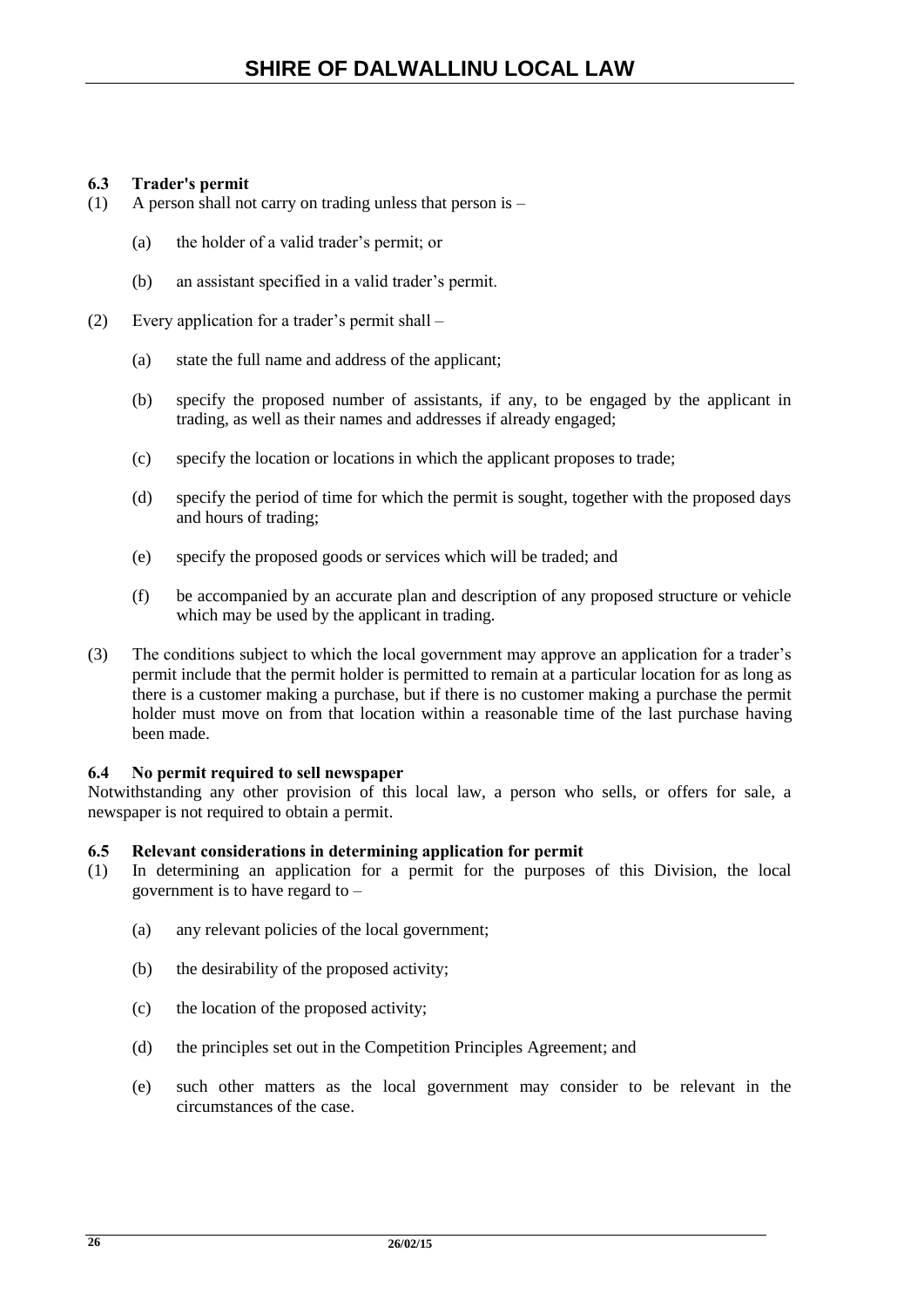- (2) The local government may refuse to approve an application for a permit under this Division on any one or more of the following grounds –
	- (a) that the applicant has committed a breach of any provision of this local law or of any written law relevant to the activity in respect of which the permit is sought;
	- (b) that the applicant is not a desirable or suitable person to hold a permit;
	- $(c)$  that
		- (i) the applicant is an undischarged bankrupt or is in liquidation;
		- (ii) the applicant has entered into any composition or arrangement with creditors; or
		- (iii) a manager, an administrator, a trustee, a receiver, or a receiver and manager has been appointed in relation to any part of the applicant's undertakings or property; or
	- (d) such other grounds as the local government may consider to be relevant in the circumstances of the case.

# **6.6 Conditions of permit**

- (1) If the local government approves an application for a permit under this Division subject to conditions, those conditions may include  $-$ 
	- (a) the place, the part of the district, or the thoroughfare to which the permit applies;
	- (b) the days and hours during which a permit holder may conduct a stall or trade;
	- (c) the number, type, form and construction, as the case may be, of any stand, table, structure or vehicle which may be used in conducting a stall or in trading;
	- (d) the goods or services in respect of which a permit holder may conduct a stall or trade;
	- (e) the number of persons and the names of persons permitted to conduct a stall or trade;
	- (f) the requirement for personal attendance at the stall or the place of trading by the permit holder and the nomination of assistants, nominees or substitutes for the permit holder;
	- (g) whether and under what terms the permit is transferable;
	- (h) any prohibitions or restrictions concerning the
		- (i) causing or making of any noise or disturbance which is likely to be a nuisance to persons in the vicinity of the permit holder;
		- (ii) the use of amplifiers, sound equipment and sound instruments;
		- (iii) the use of signs; and
		- (iv) the use of any lighting apparatus or device;
	- (i) the manner in which the permit holder's name and other details of a valid permit are to be displayed;
	- (j) the care, maintenance and cleansing of the stall or any structure used for trading and the place of the stall or any structure;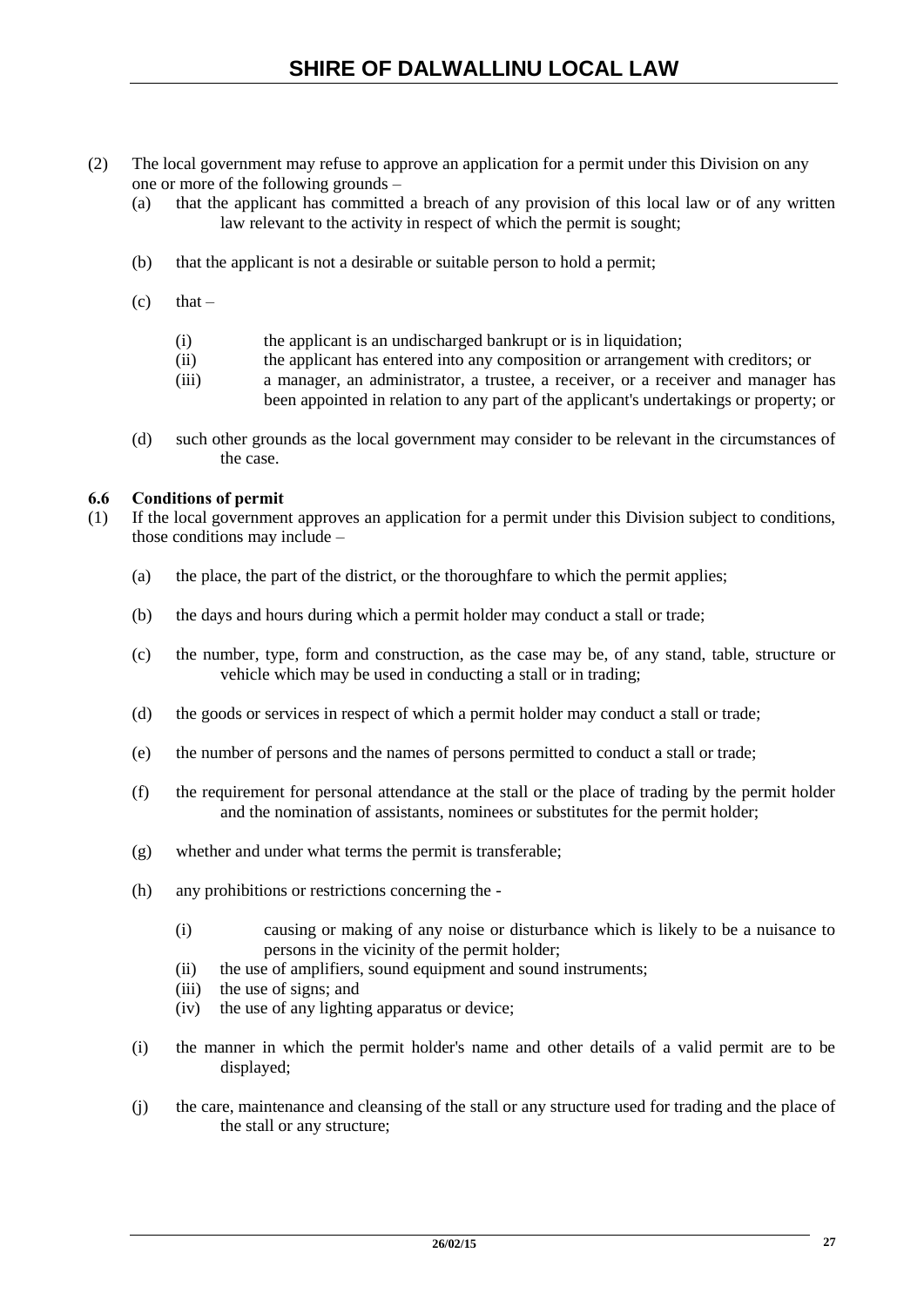- (k) the vacating of the place of a stall or trading when the stall is not being conducted or trading is not being carried on;
- (l) the acquisition by the stallholder or trader of public risk insurance;
- (m) the period for which the permit is valid; and
- (n) the designation of any place or places where trading is wholly or from time to time prohibited by the local government.
- (2) Where a permit holder by reason of illness, accident or other sufficient cause is unable to comply with this local law, the local government may at the request of that permit holder authorize another person to be a nominee of the permit holder for a specified period, and this local law and the conditions of the permit shall apply to the nominee as if he or she was the permit holder.

# **6.7 Exemptions from requirement to pay fee or to obtain a permit**

 $(1)$  In this clause –

**"charitable organisation"** means an institution, association, club, society or body whether incorporated or not, the objects of which are of a charitable, benevolent, religious, cultural, educational, recreational, sporting or other like nature and from which any member does not receive any pecuniary profit except where the member is an employee or the profit is an honorarium; and

**"commercial participant"** means any person who is involved in operating a stall or in conducting any trading activity for personal gain or profit.

- (2) The local government may waive any fee required to be paid by an applicant for a stallholder's permit or a trader's permit on making an application for or on the issue of a permit, or may return any such fee which has been paid, if the stall is conducted or the trading is carried on –
	- (a) on a portion of a public place adjoining the normal place of business of the applicant; or
	- (b) by a charitable organisation that does not sublet space to, or involve commercial participants in the conduct of a stall or trading, and any assistants that may be specified in the permit are members of that charitable organisation.
- (3) The local government may exempt a person or a class of persons, whether or not in relation to a specified public place, from the requirements of this Division.

# *Subdivision 3 - Conduct of stallholders and traders*

# **6.8 Conduct of stallholders and traders**

- (1) A stallholder while conducting a stall or a trader while trading shall
	- (a) display her or his permit to do so in a conspicuous place on the stall, vehicle or temporary structure or if there is no stall, vehicle or temporary structure, carry the permit with her or him while conducting a stall or trading;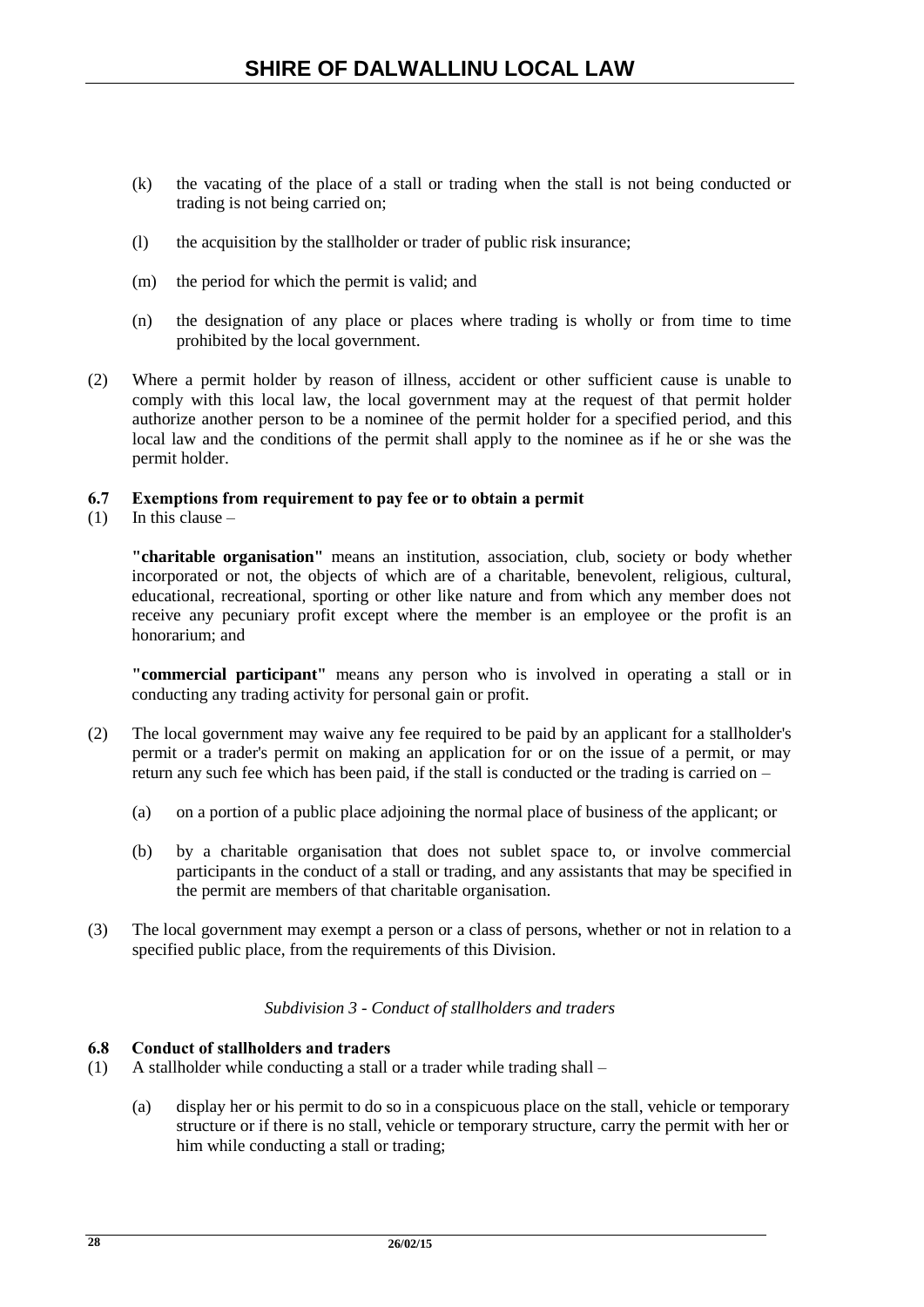- (b) not display a permit unless it is a valid permit.
- (2) A stallholder or trader shall not
	- (a) deposit or store any box or basket containing goods on any part of a thoroughfare so as to obstruct the movement of pedestrians or vehicles;
	- (b) act in an offensive manner;
	- (c) use or cause to be used any apparatus or device including any flap or shelf, whereby the dimensions of a stall, vehicle or structure are increased beyond those specified in the permit; or
	- (d) in the case of a trader, carry on trading from a public place, unless there is adequate parking for customers' vehicles reasonably close to the place of trading.

# **Division 2 - Street entertainers**

### **Subdivision 1 - Preliminary**

#### **6.9 Interpretation**

In this Division, unless the context otherwise requires –

**"perform"** includes to play a musical instrument, sing, mime, dance, give an acrobatic or aerobic display or entertain, but does not include public speaking;

**"permit"** means a permit issued for the purpose of clause 6.10;

**"permitted area"** means the area or areas, specified in a permit, in which the permit holder may perform; and

**"permitted time"** means the time or times, specified in a permit, during which the permit holder may perform.

#### *Subdivision 2 - Permits*

#### **6.10 Permit required to perform**

A person shall not perform in a public place without a permit.

#### **6.11 Variation of permitted area and permitted time**

- (1) The local government may by notice in writing to a permit holder vary
	- (a) the permitted area;
		- (b) the permitted time; or
		- (c) both the permitted area and the permitted time,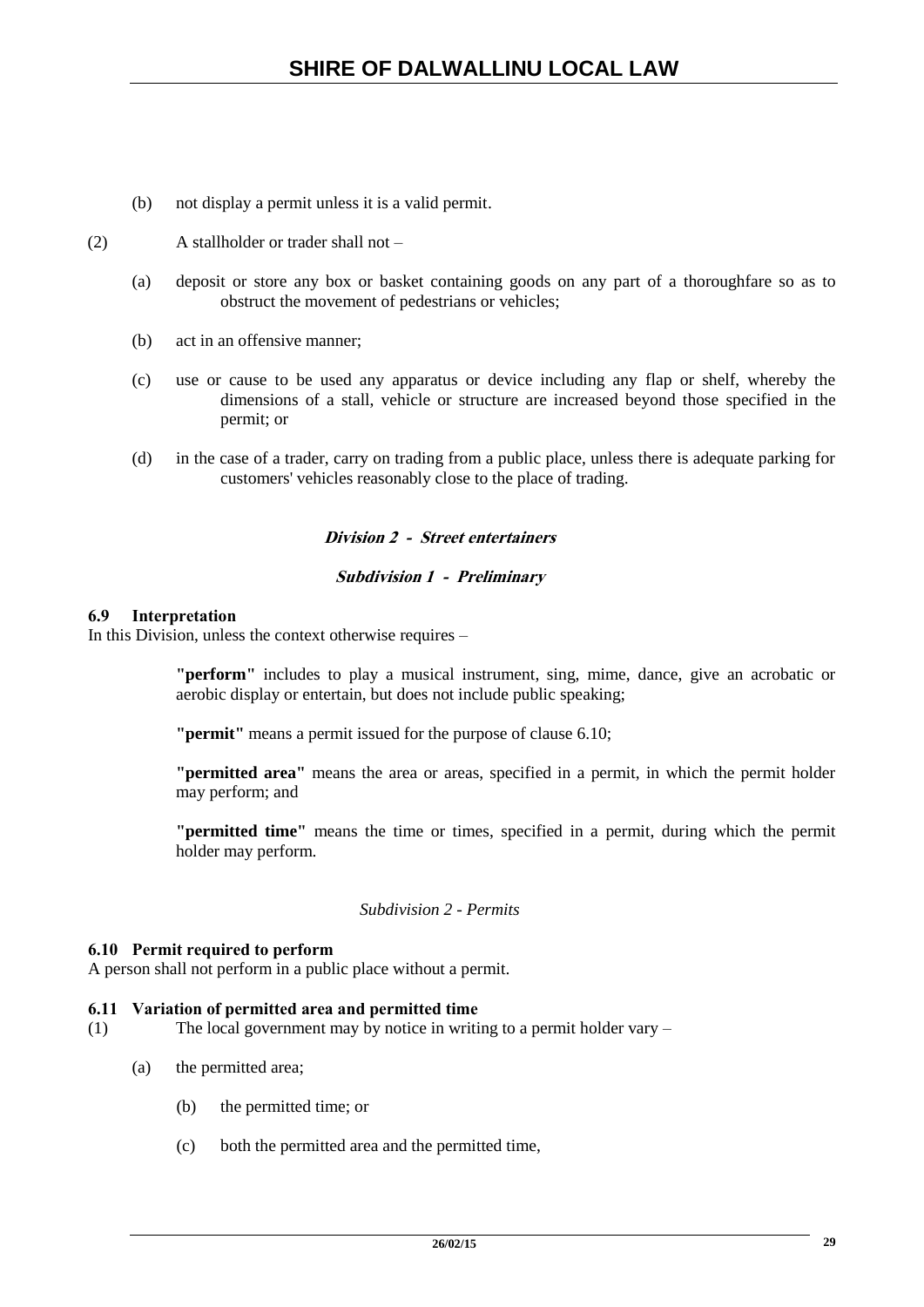shown on a permit.

(2) The local government may direct a permit holder to move from one permitted area to another permitted area, if more than one area is specified in a permit.

# **6.12 Duration of permit**

A permit is valid for a period of 3 months after the date on which it is issued unless it is sooner cancelled under this local law.

# **6.13 Cancellation of permit**

The local government may cancel a permit if in her or his opinion the volume of sound caused by the permit holder in connection with the performance adversely affects the enjoyment, convenience or comfort of other persons in a public place, or if, in her or his opinion, or in the opinion of an authorized person, the performance otherwise constitutes a nuisance.

# **6.14 Obligations of permit holder**

A permit holder shall not in a public place –

- (a) perform wearing dirty, torn or ragged clothing;
- (b) act in an offensive manner; or
- (c) place, install, erect, play or use any musical instrument or any device which emits music, including a loud speaker or an amplifier -
	- (i) other than in the permitted area; and
	- (ii) unless the musical instrument or device is specified in the permit.

*Division 3 - Outdoor eating facilities on public places*

# **6.15 Interpretation**

In this Division -

**"Facility"** means an outdoor eating facility or establishment on any part of a public place, but does not include such a facility or establishment on private land;

**"permit holder"** means the person to whom a permit has been issued for the purpose of clause 6.16; and

**"public place"** has the meaning given to it in clause 6.1.

# **6.16 Permit required to conduct Facility**

A person shall not establish or conduct a Facility without a permit.

# **6.17 Matters to be considered in determining application**

In determining an application for a permit for the purpose of clause 6.16, the local government may consider in addition to any other matter it considers relevant, whether or not -

(a) the Facility is conducted in conjunction with and as an extension of food premises which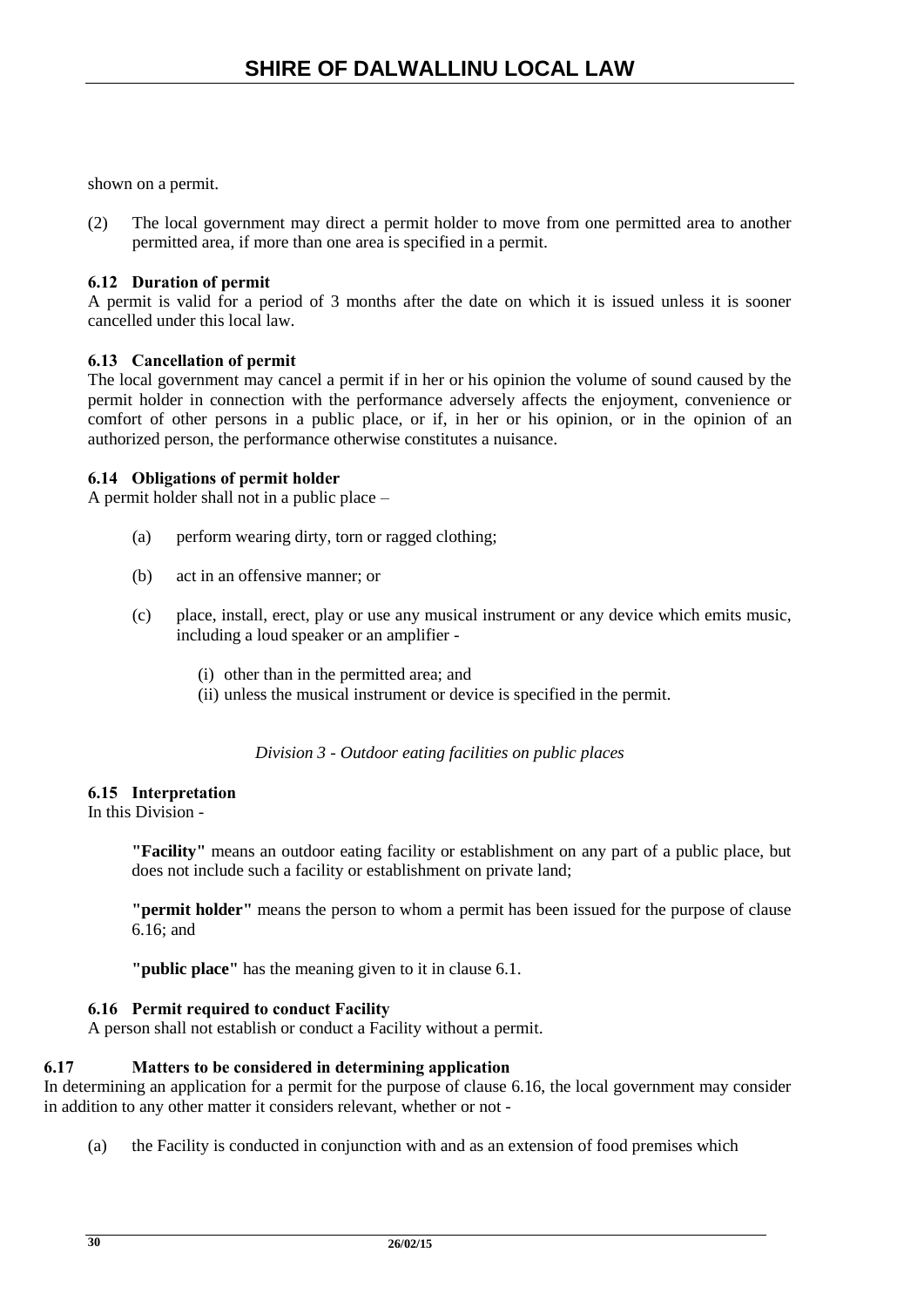abut on the Facility, and whether the applicant is the person conducting such food premises;

- (b) any abutting food premises are registered in accordance with the *Food Act 2008* and whether the use of the premises is permitted under the town planning scheme;
- (c) users of the Facility will have access to proper and sufficient sanitary and ablutionary conveniences;
- (d) the Facility would
	- (i) obstruct the visibility or clear sight lines at an intersection of thoroughfares of any person;
	- or
	- (ii) impede pedestrian access; and
- (e) the tables, chairs and other equipment to be used may obstruct or impede the use of the public place for the purpose for which it was designed.

# **6.18 Obligations of permit holder**

- (1) The permit holder for a Facility shall
	- (a) ensure that the Facility is conducted at all times in accordance with the provisions of this local law;
	- (b) ensure that the eating area is kept in a clean and tidy condition at all times;
	- (c) maintain the chairs, tables and other structures in the eating area in a good, clean and serviceable condition at all times;
	- (d) be solely responsible for all and any costs associated with the removal, alteration, repair, reinstatement or reconstruction of any part of the public place arising from the conduct of the Facility; and
	- (e) be solely responsible for all rates and taxes levied upon the land occupied by the Facility.

(2) Whenever, in the opinion of the local government, any work is required to be carried out to a Facility, the local government may give a notice to the permit holder for the Facility to carry out that work within the time limited by the notice.

(3) In subclause (2), "work" includes the removal, alteration, repair, reinstatement or reconstruction of any part of a public place arising from or in connection with the setting up or conduct of a Facility.

# **6.19 Removal of Facility unlawfully conducted**

Where a Facility is conducted without a permit, or in contravention of a condition of a permit, any tables, chairs, umbrellas or other equipment may be removed by an authorized person and impounded in accordance with the Act.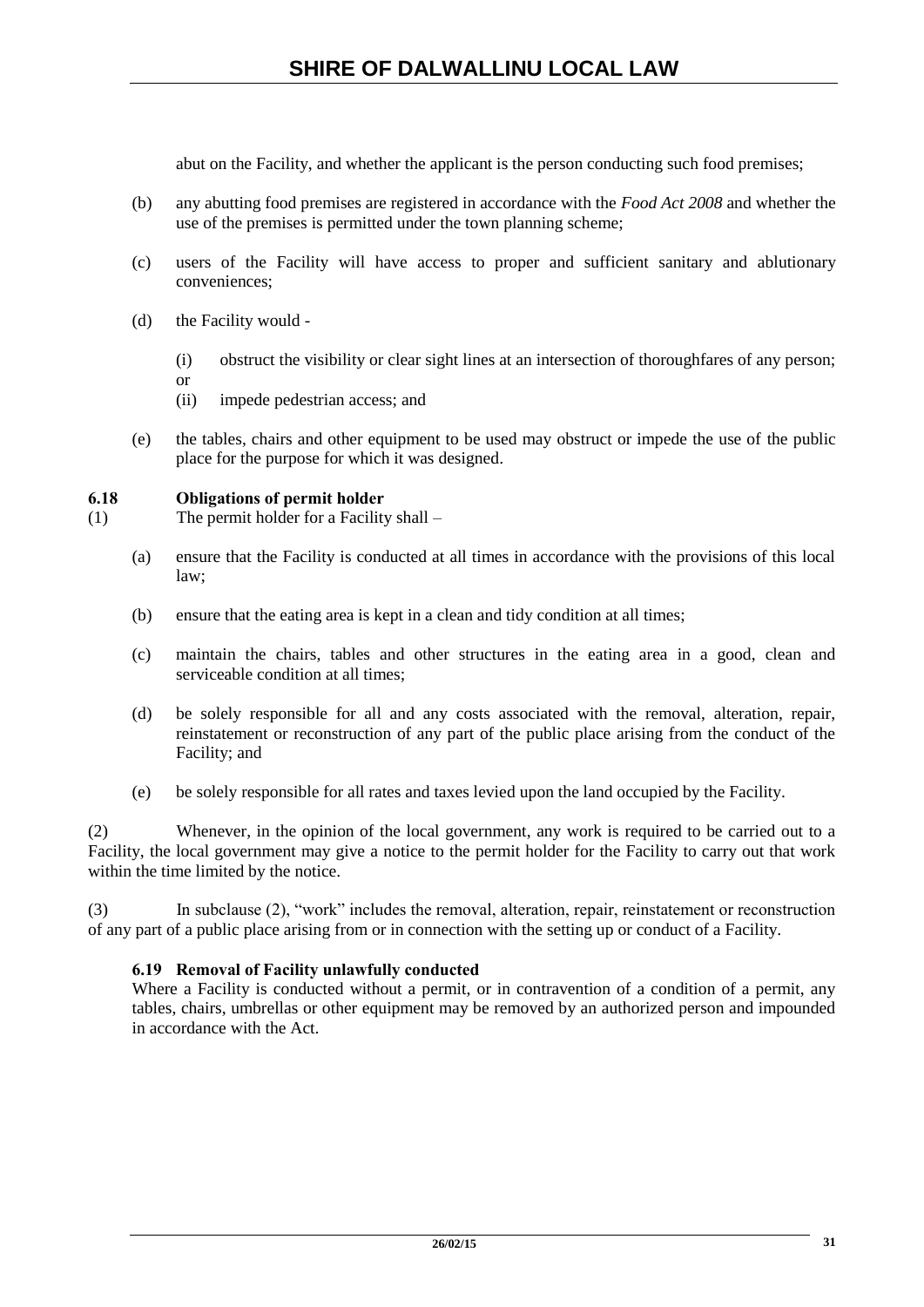# **6.20 Use of Facility by public**

- (1) A person shall not occupy a chair or otherwise use the equipment in a Facility the subject of a permit unless the person uses them for the purpose of consuming food or drinks provided by the Facility.
- (2) A person shall leave a Facility when requested to do so by the permit holder.

# **6.21 Temporary removal of Facility may be requested**

- (1) The permit holder for a Facility is to temporarily remove the Facility when requested to do so on reasonable grounds by an authorized person or a member of the Police Service or an emergency service in the event of an emergency.
- (2) The permit holder may replace the Facility removed under subclause (1) as soon as the person who directed her or him to remove it allows it to be replaced.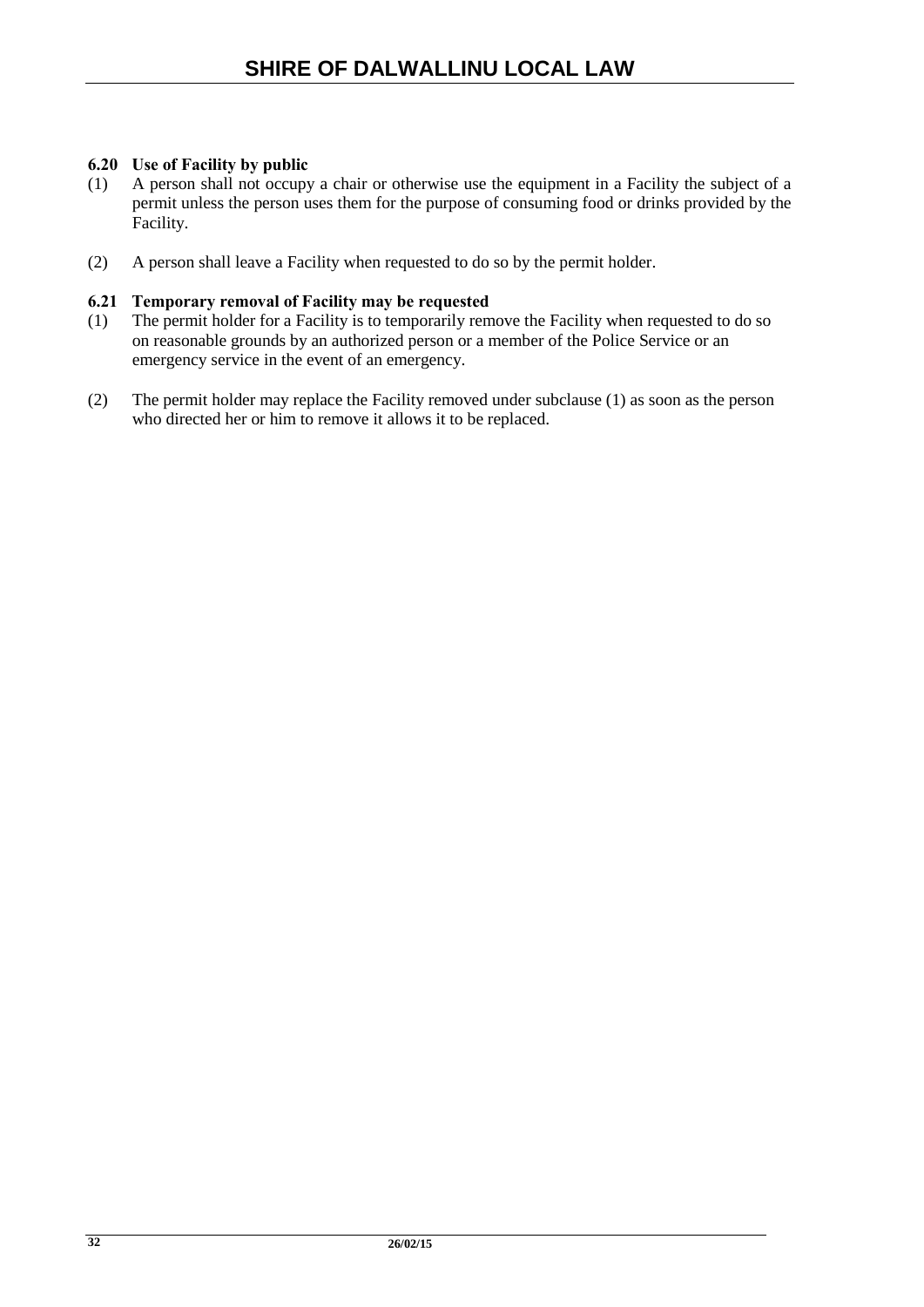# **PART 7 - PERMITS**

# **Division 1 – Applying for a permit**

# **7.1 Application for permit**

- (1) Where a person is required to obtain a permit under this local law, that person shall apply for the permit in accordance with subclause (2).
- (2) An application for a permit under this local law shall
	- (a) be in the form determined by the local government;
	- (b) be signed by the applicant;
	- (c) provide the information required by the form; and
	- (d) be forwarded to the CEO together with any fee imposed and determined by the local government under and in accordance with sections 6.16 to 6.19 of the Act.
- (3) The local government may require an applicant to provide additional information reasonably related to an application before determining an application for a permit.
- (4) The local government may require an applicant to give local public notice of the application for a permit.
- (5) The local government may refuse to consider an application for a permit which is not in accordance with subclause (2).

# **7.2 Decision on application for permit**

- (1) The local government may
	- (a) approve an application for a permit unconditionally or subject to any conditions; or
	- (b) refuse to approve an application for a permit.
- (2) If the local government approves an application for a permit, it is to issue to the applicant a permit in the form determined by the local government.
- (3) If the local government refuses to approve an application for a permit, it is to give written notice of that refusal to the applicant.
- (4) Where a clause of this local law refers to conditions which may be imposed on a permit or which are to be taken to be imposed on a permit, the clause does not limit the power of the local government to impose other conditions on the permit under subclause (1)(a).
- (5) Where a clause of this local law refers to the grounds on which an application for a permit may be or is to be refused, the clause does not limit the power of the local government to refuse the application for a permit on other grounds under subclause  $(1)(b)$ .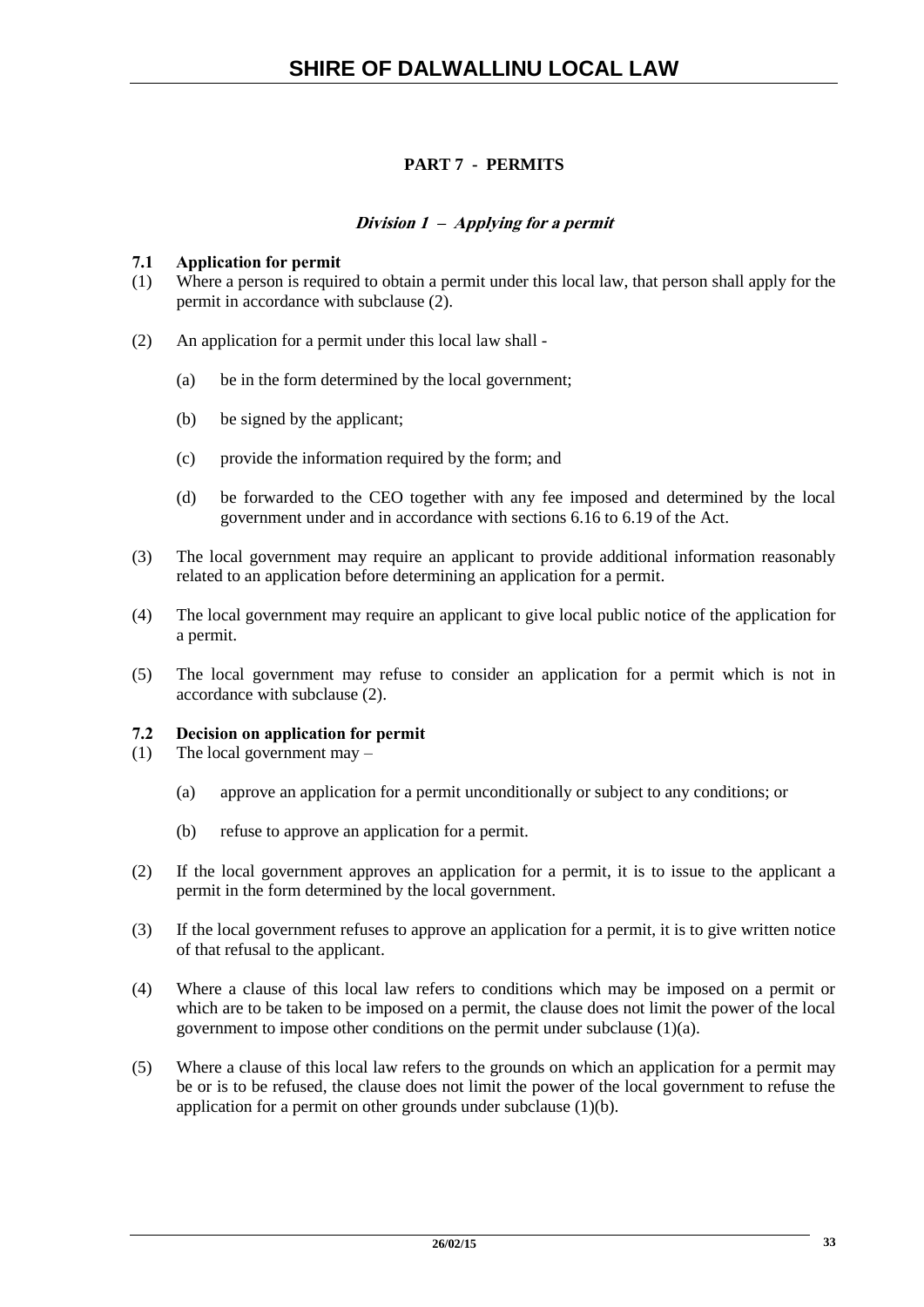# **Division 2 - Conditions**

# **7.3 Conditions which may be imposed on a permit**

The local government may approve an application for a permit subject to conditions relating to -

- (a) the payment of a fee;
- (b) the duration and commencement of the permit;
- (c) the commencement of the permit being contingent on the happening of an event;
- (d) the rectification, remedying or restoration of a situation or circumstance reasonably related to the application;
- (e) the approval of another application for a permit which may be required by the local government under any written law;
- (f) the area of the district to which the permit applies;
- (g) where a permit is issued for an activity which will or may cause damage to a public place, the payment of a deposit or bond against such damage;
- (h) the obtaining of public risk insurance in an amount and on terms reasonably required by the local government; and
- (i) the provision of an indemnity from the permit holder indemnifying the local government in respect of any injury to any person or any damage to any property which may occur in connection with the use of the public place by the permit holder.

# **7.4 Imposing conditions under a policy**

 $(1)$  In this clause –

**"policy"** means a policy of the local government adopted by the Council containing conditions subject to which an application for a permit may be approved under clause  $7.2(1)(a)$ .

- (2) Under clause 7.2(1)(a) the local government may approve an application subject to conditions by reference to a policy.
- (3) The local government is to give a copy of the policy, or the part of the policy which is relevant to the application for a permit, with the form of permit referred to in clause 7.2(2).
- (4) An application for a permit is to be taken not to have been approved subject to the conditions contained in a policy until the local government gives the permit holder a copy of the policy or the part of the policy which is relevant to the application.
- (5) Sections 5.94 and 5.95 of the Act shall apply to a policy and for that purpose a policy is to be taken to be information within section 5.94(u)(i) of the Act.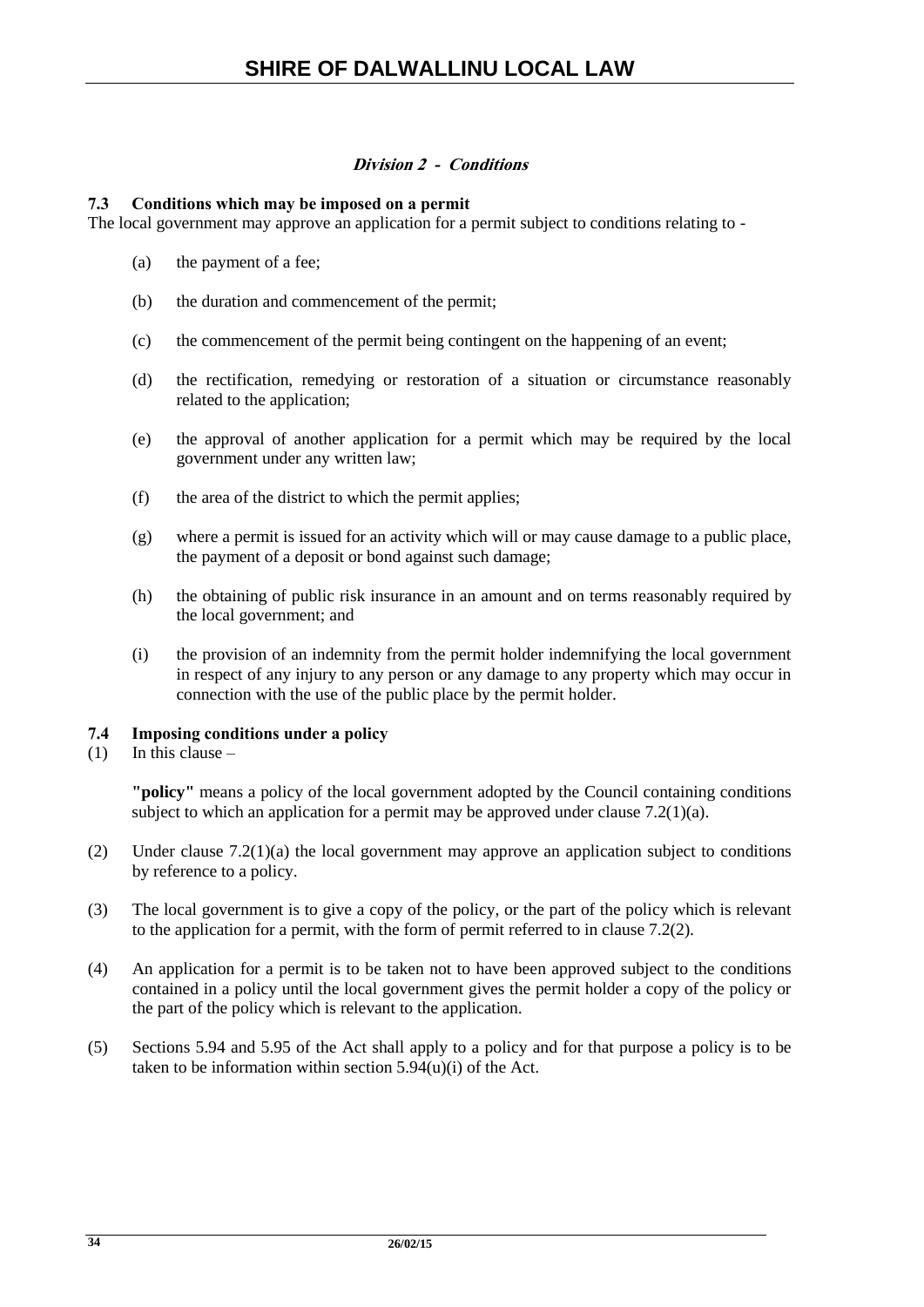# **7.5 Compliance with and variation of conditions**

(1) Where an application for a permit has been approved subject to conditions, or where a permit is to be taken to be subject to conditions under this local law, the permit holder shall comply with each of those conditions.

(2) The local government may vary the conditions of a permit, and the permit holder shall comply with those conditions as varied.

# **Division 3 - General**

# **7.6 Duration of permit**

A permit is valid for one year from the date on which it is issued, unless it is –

- (a) otherwise stated in this local law or in the permit; or
- (b) cancelled under clause 7.10.

# **7.7 Renewal of permit**

(1) A permit holder may apply to the local government in writing prior to expiry of a permit for the renewal of the permit.

- (2) The provisions of  $-$ 
	- (a) this Part; and
	- (b) any other provision of this local law relevant to the permit which is to be renewed, shall apply to an application for the renewal of a permit *mutatis mutandis*.

# **7.8 Transfer of permit**

(1) An application for the transfer of a valid permit is to  $-$ 

- (a) be made in writing;
- (b) be signed by the permit holder and the proposed transferee of the permit;
- (c) provide such information as the local government may require to enable the application to be determined; and
- (d) be forwarded to the CEO together with any fee imposed and determined by the local government under and in accordance with sections 6.16 to 6.19 of the Act.
- (2) The local government may approve an application for the transfer of a permit, refuse to approve it or approve it subject to any conditions.
- (3) Where the local government approves an application for the transfer of a permit, the transfer may be effected by –
	- (a) an endorsement on the permit signed by the CEO; or
	- (b) issuing to the transferee a permit in the form determined by the local government.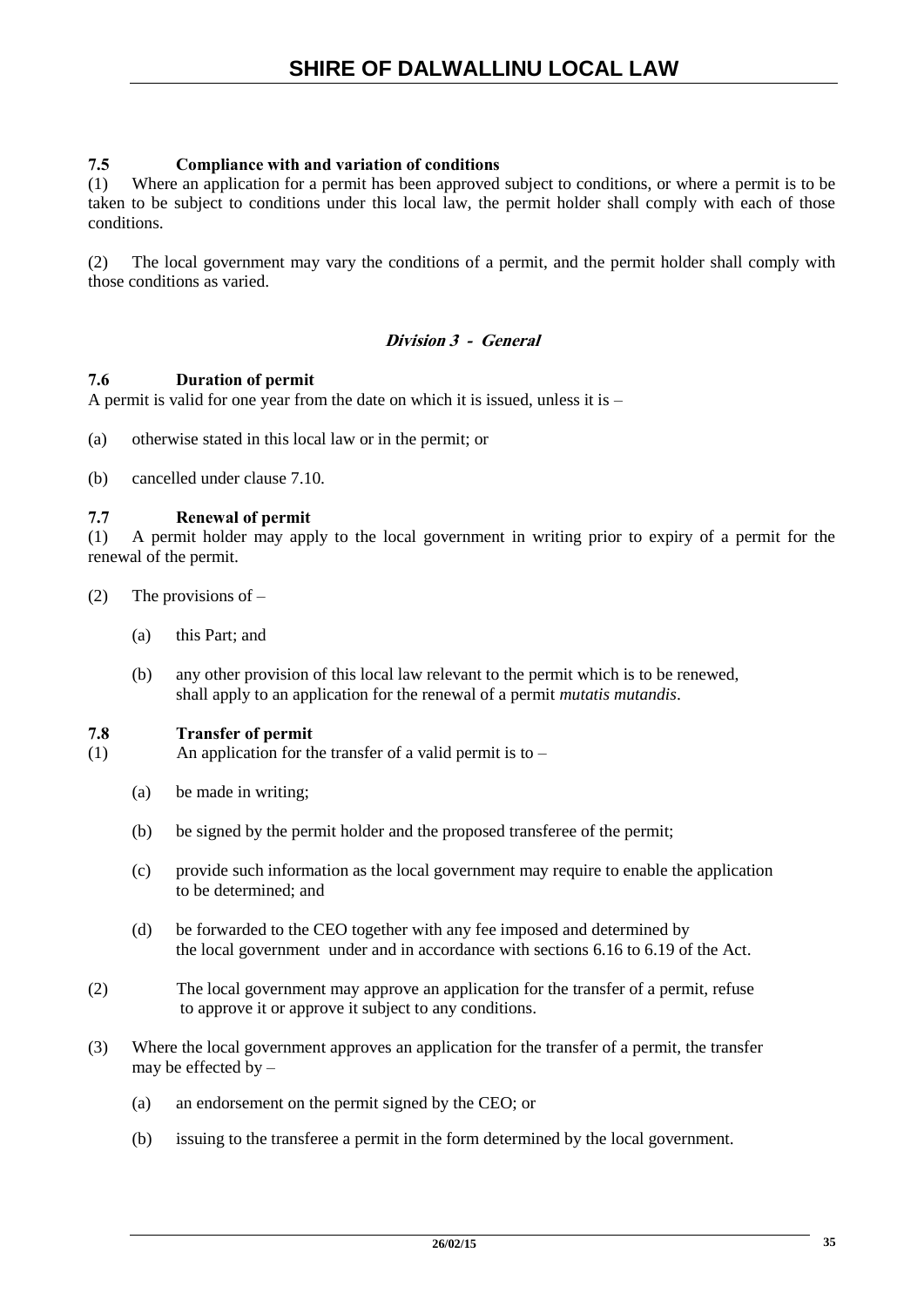(4) Where the local government approves an application for the transfer of a permit, it is not required to refund any part of any fee paid by the former permit holder.

# **7.9 Production of permit**

A permit holder is to produce to an authorized person her or his permit immediately upon being required to do so by that authorized person.

# **7.10 Cancellation of permit**

- (1) Subject to clause 8.1, a permit may be cancelled by the local government on any one or more of the following grounds –
	- (a) the permit holder has not complied with a
		- (i) condition of the permit; or
		- (ii) provision of any written law which may relate to the activity regulated by the permit; or
	- (b) if it is relevant to the activity regulated by the permit
		- (i) the permit holder has become bankrupt, or gone into liquidation;
		- (ii) the permit holder has entered into any composition or arrangement with creditors; or
		- (iii) a manager, an administrator, a trustee, a receiver, or a receiver and manager is appointed in relation to any part of the permit holder's undertakings or property.
- (2) On the cancellation of a permit the permit holder
	- (a) shall return the permit as soon as practicable to the local government; and
	- (b) is to be taken to have forfeited any fees paid in respect of the permit.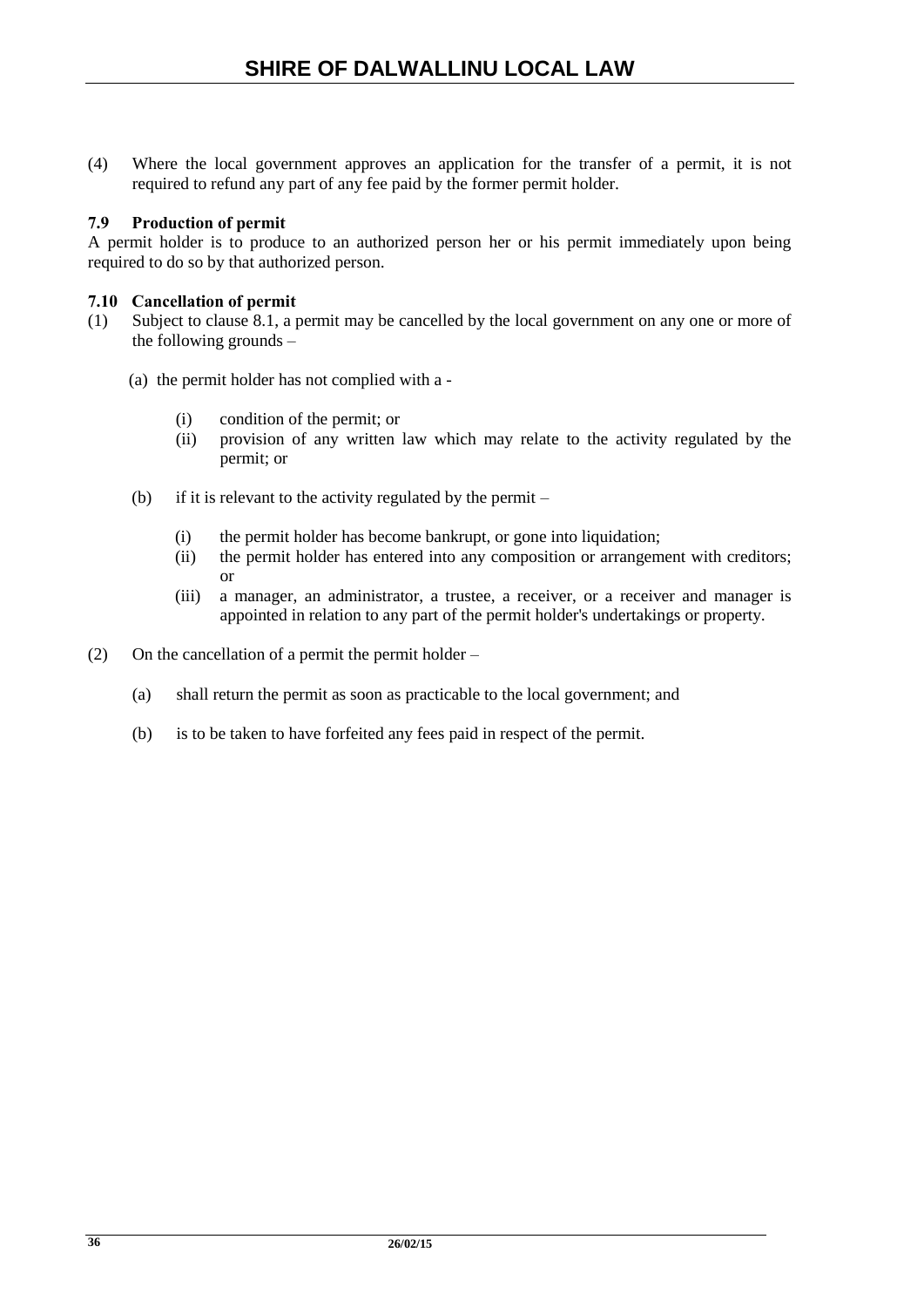# **PART 8 - OBJECTIONS AND APPEALS**

# **8.1 Application of Part 9 Division 1 of Act**

When the local government makes a decision -

- (a) under clause 7.2(1); or
- (b) as to whether it will renew, vary, or cancel a permit,

the provisions of Division 1 of Part 9 of the Act and regulations 33 and 34 of the Regulations apply to that decision.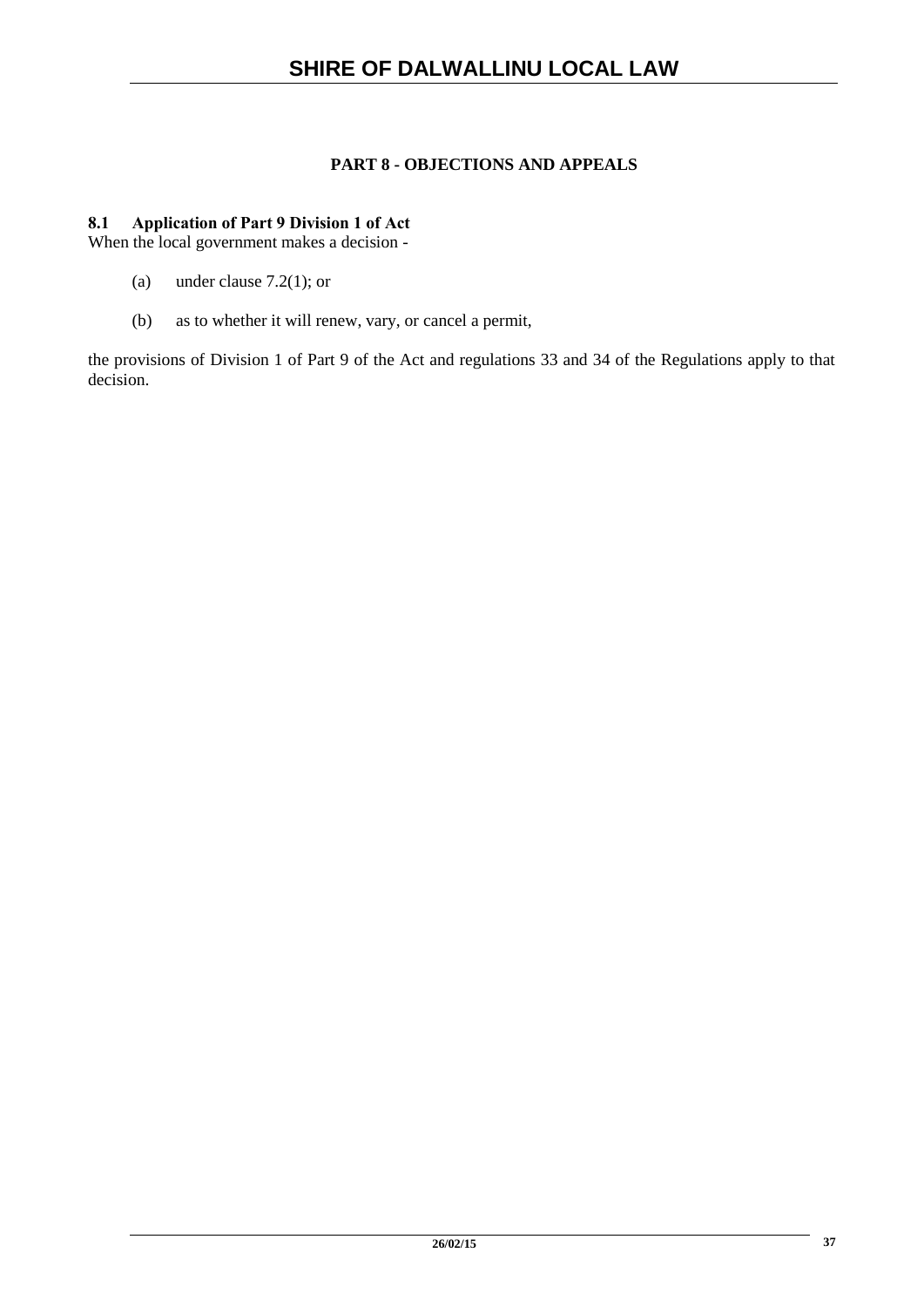# **PART 9 - MISCELLANEOUS NOTICES**

# **9.1 Notice to redirect or repair sprinkler**

Where a lawn or a garden is being watered with a sprinkler which is on the lawn or the garden, in a manner which causes or may cause an inconvenience or obstruction to any person using a thoroughfare, the local government may give a notice to the owner or the occupier of the land abutting on the lawn or the garden, requiring the owner or the occupier or both to move or alter the direction of the sprinkler or other watering equipment.

# **9.2 Hazardous plants**

- (1) Where a plant in a garden creates or may create a hazard for any person using a thoroughfare, the local government may give a notice to the owner or the occupier of the land abutting on the garden to remove, cut, move or otherwise deal with that plant so as to remove the hazard.
- (2) Subclause (1) does not apply where the plant was planted by the local government.

# **9.3 Notice to repair damage to thoroughfare**

Where any portion of a thoroughfare has been damaged, the local government may by notice to the person who caused the damage order the person to repair or replace that portion of the thoroughfare to the satisfaction of the local government.

# **9.4 Notice to remove thing unlawfully placed on thoroughfare**

Where any thing is placed on a thoroughfare in contravention of this local law, the local government may by notice in writing to the owner or the occupier of the property which abuts on that portion of the thoroughfare where the thing has been placed, or such other person who may be responsible for the thing being so placed, require the relevant person to remove the thing.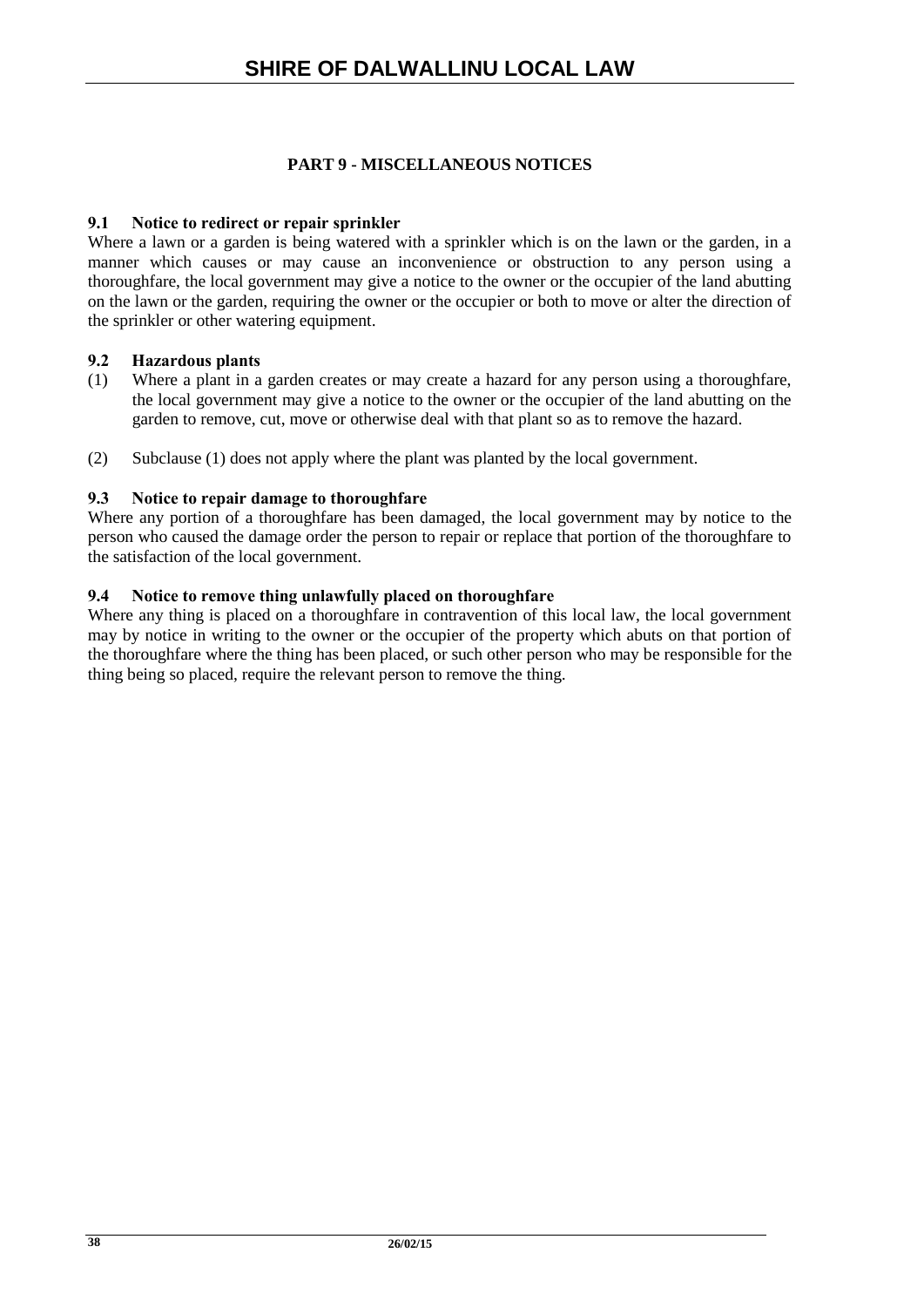# **PART 10 - ENFORCEMENT**

*Division 1 - Notices given under this local law*

# **10.1 Offence to fail to comply with notice**

Whenever the local government gives a notice under this local law requiring a person to do any thing, if the person fails to comply with the notice, the person commits an offence.

# **10.2 Local government may undertake requirements of notice**

Where a person fails to comply with a notice referred to in clause 10.1, the local government may do the thing specified in the notice and recover from that person, as a debt, the costs incurred in so doing.

# *Division 2 - Offences and penalties*

Subdivision 1 - General

# **10.3 Offences**

(1) Any person who fails to do anything required or directed to be done under this local law, or who does anything which under this local law that person is prohibited from doing, commits an offence.

(2) Any person who commits an offence under this local law is liable, upon conviction, to a penalty not exceeding \$5,000, and if the offence is of a continuing nature, to an additional penalty not exceeding \$500 for each day or part of a day during which the offence has continued.

# **Subdivision 2 - Infringement notices and modified penalties**

# **10.4 Prescribed offences**

(1) An offence against a clause specified in Schedule 1 is a prescribed offence for the purposes of section 9.16(1) of the Act.

(2) The amount of the modified penalty for a prescribed offence is that specified adjacent to the clause in Schedule 1.

(3) For the purpose of guidance only, before giving an infringement notice to a person in respect of the commission of a prescribed offence, an authorized person should be satisfied that –

- (a) commission of the prescribed offence is a relatively minor matter; and
- (b) only straightforward issues of law and fact are involved in determining whether the prescribed offence was committed, and the facts in issue are readily ascertainable.

# **10.5 Forms**

Unless otherwise specified, for the purposes of this local law -

(a) where a vehicle is involved in the commission of an offence, the form of the notice referred to in section 9.13 of the Act is that of Form 1 in Schedule 1 of the Regulations;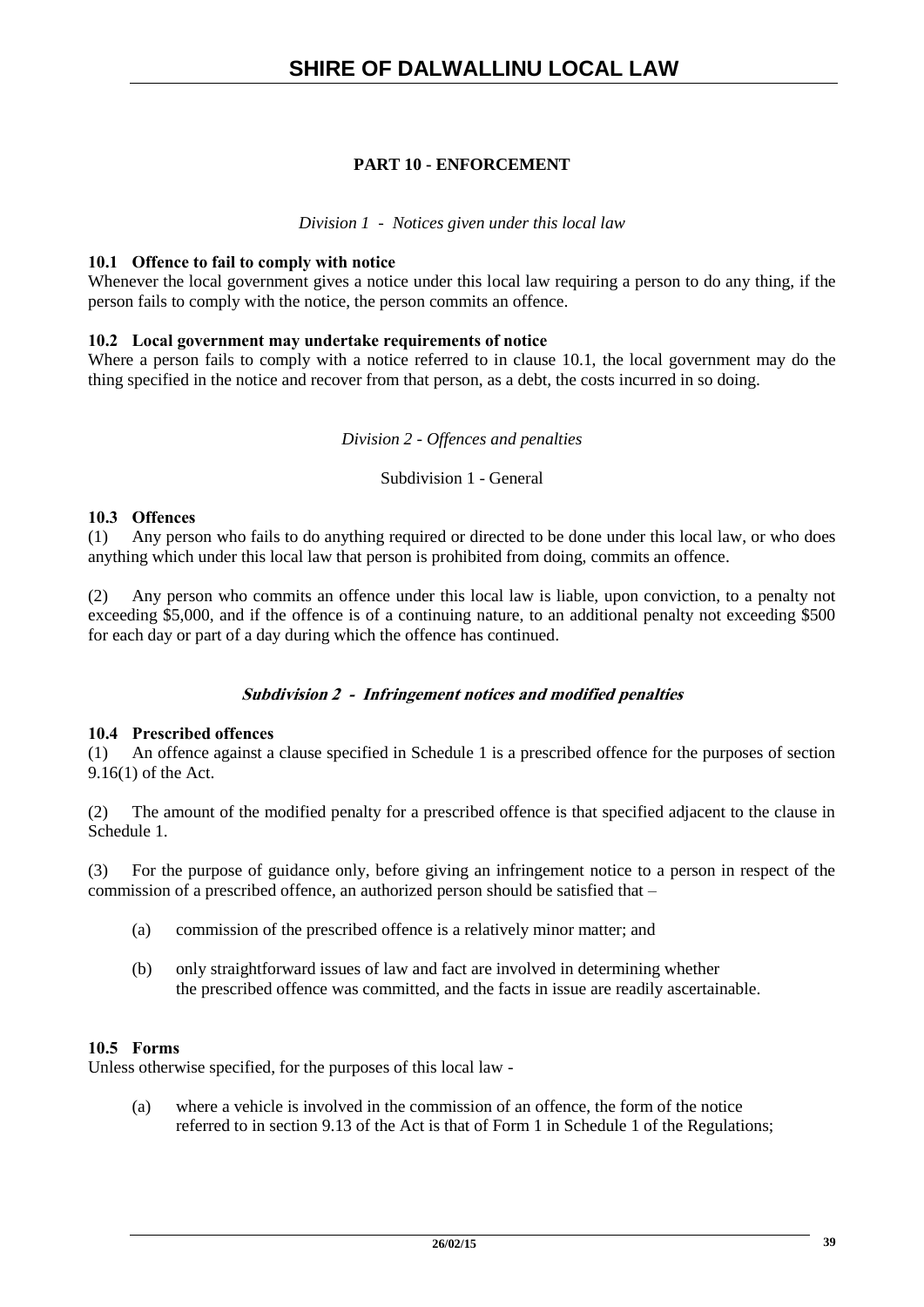- (b) the form of the infringement notice given under section 9.16 of the Act is that of Form 2 in Schedule 1 of the Regulations; and
- (c) the form of the notice referred to in section 9.20 of the Act is that of Form 3 in Schedule 1 of the Regulations.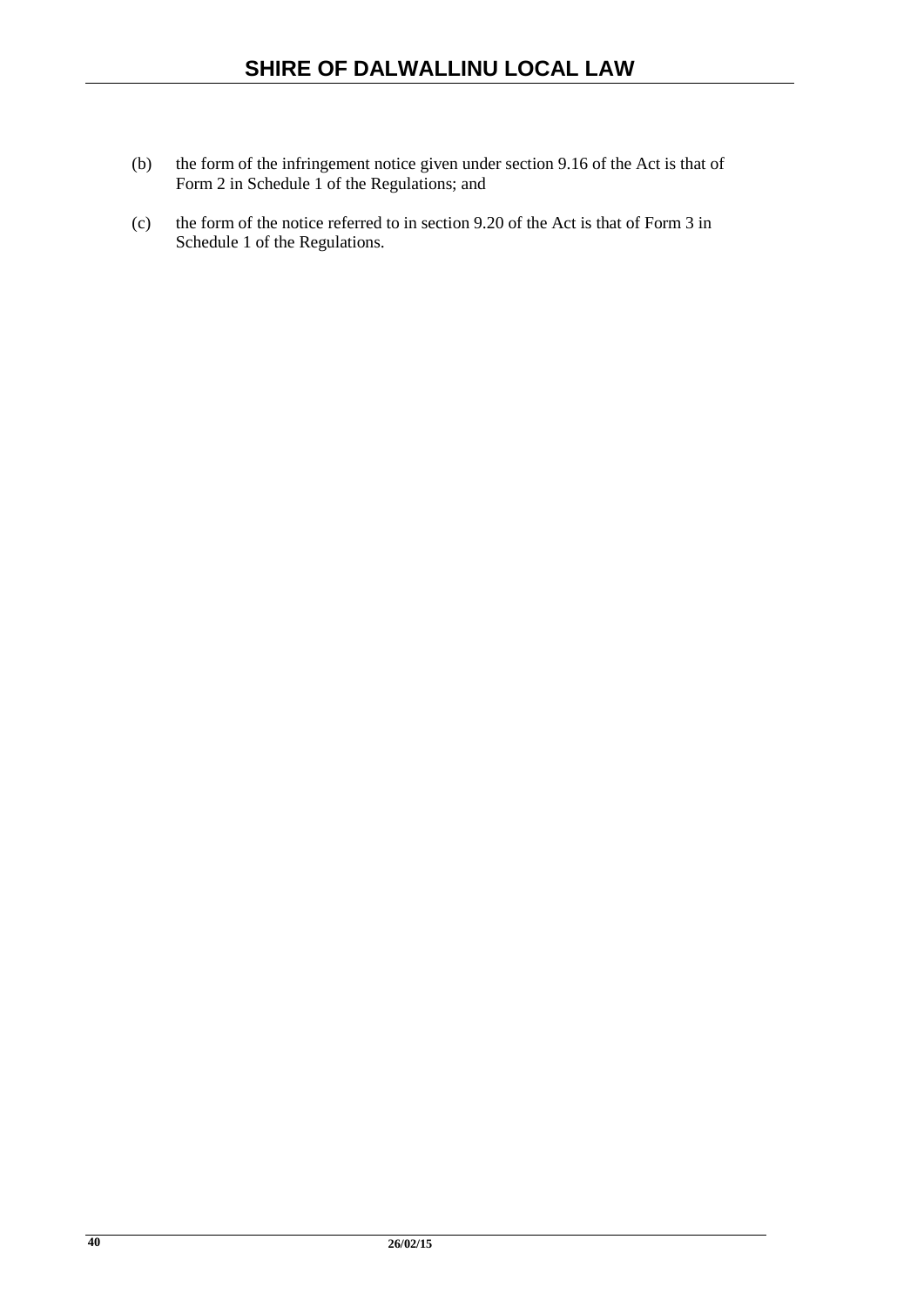# **SCHEDULE 1**

# **PRESCRIBED OFFENCES**

| <b>CLAUSE</b> | <b>DESCRIPTION</b>                                                                                       | <b>MODIFIED</b><br><b>PENALTY \$</b> |
|---------------|----------------------------------------------------------------------------------------------------------|--------------------------------------|
| 2.1(a)        | Plant of 0.75m in height on thoroughfare within 6m of intersection                                       | 100                                  |
| 2.1(b)        | Damaging lawn or garden                                                                                  | 100                                  |
| 2.1(c)        | Plant (except grass) on thoroughfare within 2m of carriageway                                            | 100                                  |
| 2.1(d)        | Placing hazardous substance on footpath                                                                  | 100                                  |
| 2.1(e)        | Damaging or interfering with signpost or structure on thoroughfare                                       | 300                                  |
| 2.1(f)        | Playing games so as to impede vehicles or persons on thoroughfare                                        | 100                                  |
| 2.1(g)        | Riding of skateboard or similar device on mall or verandah of shopping<br>centre                         | 100                                  |
| 2.2(a)        | Digging a trench through a kerb or footpath without a permit                                             | 100                                  |
| 2.2(b)        | Throwing or placing anything on a verge without a permit                                                 | 100                                  |
| 2.2(c)        | Causing obstruction to vehicle or person on thoroughfare without a permit                                | 100                                  |
| 2.2(d)        | Causing obstruction to water channel on thoroughfare without a permit                                    | 200                                  |
| 2.2(e)        | Placing or draining offensive fluid on thoroughfare without a permit                                     | 200                                  |
| 2.2(g)        | Lighting a fire on a thoroughfare without a permit                                                       | 300                                  |
| 2.2(h)        | Felling tree onto thoroughfare without a permit                                                          | 100                                  |
| 2.2(i)        | Installing pipes or stone on thoroughfare without a permit                                               | 100                                  |
| 2.2(j)        | Installing a hoist or other thing on a structure or land for use over a<br>thoroughfare without a permit | 300                                  |
| 2.2(k)        | Creating a nuisance on a thoroughfare without a permit                                                   | 100                                  |
| 2.2(1)        | Placing a bulk rubbish container on a thoroughfare without a permit                                      | 100                                  |
| 2.2(m)        | Interfering with anything on a thoroughfare without a permit                                             | 100                                  |
| 2.3(1)        | Consumption or possession of liquor on thoroughfare                                                      | 100                                  |
| 2.4(1)        | Failure to obtain permit for temporary crossing                                                          | 200                                  |
| 2.5(2)        | Failure to comply with notice to remove crossing and reinstate kerb                                      | 300                                  |
| 2.9(1)        | Installation of verge treatment other than permissible verge treatment                                   | 200                                  |
| 2.10          | Failure to maintain permissible verge treatment or placement of obstruction<br>on verge                  | 100                                  |
| 2.11          | Failure to comply with notice to rectify default                                                         | 100                                  |
| 2.17(2)       | Failure to comply with sign on public place                                                              | 100                                  |
| 2.19(1)       | Driving or taking a vehicle on a closed thoroughfare                                                     | 300                                  |
| 3.2(1)        | Placing advertising sign or affixing any advertisement on a thoroughfare<br>without a permit             | 100                                  |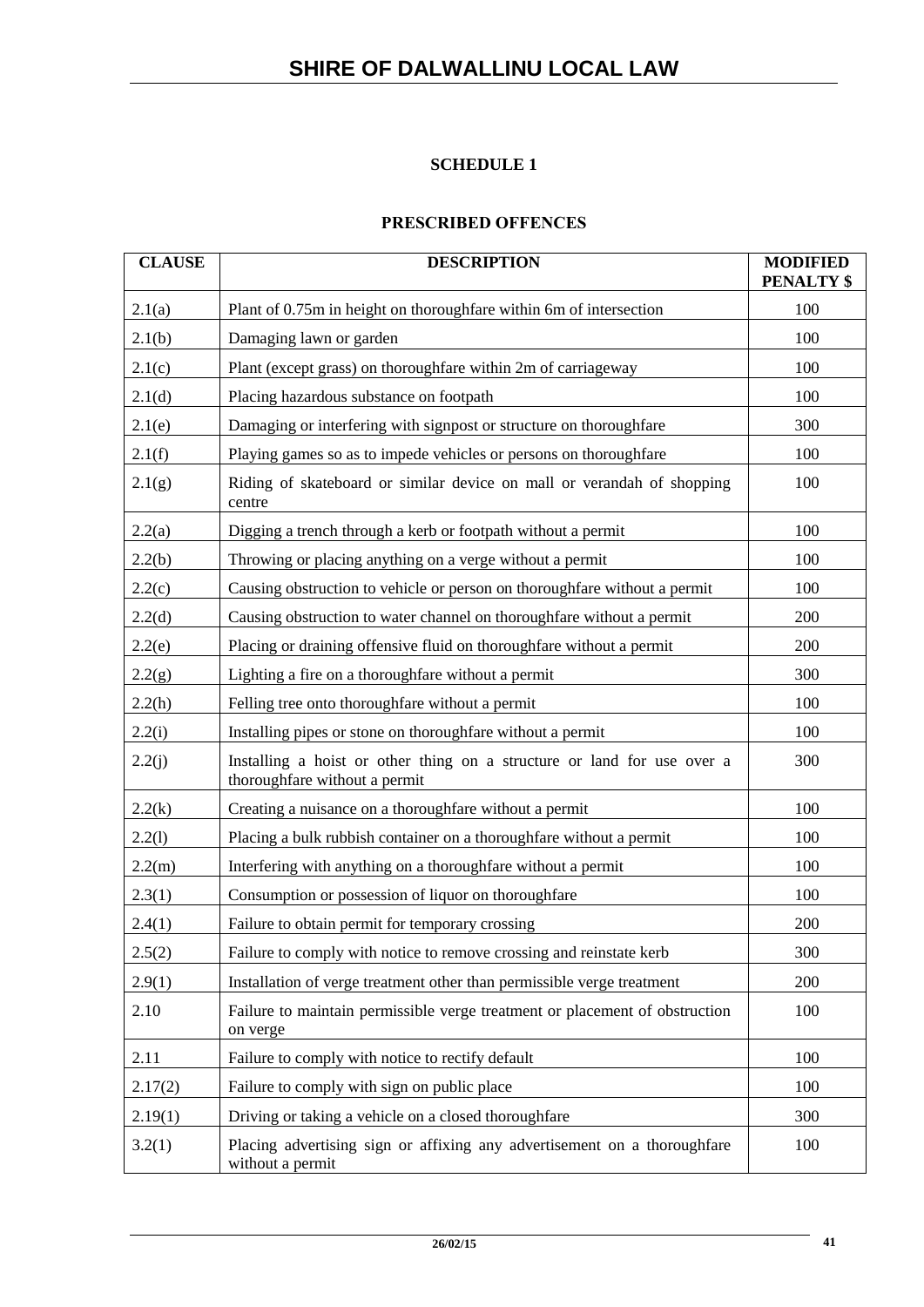| 3.2(3)    | Erecting or placing of advertising sign in a prohibited area                                   | 100 |
|-----------|------------------------------------------------------------------------------------------------|-----|
| 4.1(1)    | Animal or vehicle obstructing a public place or local government property                      | 100 |
| 4.2(2)(a) | Animal on thoroughfare when not led, ridden or driven                                          | 100 |
| 4.2(2)(b) | Animal on public place with infectious disease                                                 | 100 |
| 4.2(2)(c) | Training or racing animal on thoroughfare in built-up area                                     | 100 |
| 4.2(3)    | Horse led, ridden or driven on thoroughfare in built-up area                                   | 100 |
| 4.5       | Person leaving shopping trolley in public place other than trolley bay                         | 100 |
| 4.6(2)    | Failure to remove shopping trolley upon being advised of location                              | 100 |
| 5.6(1)    | Driving a vehicle on other than the carriageway of a flora road                                | 200 |
| 5.9       | Planting in thoroughfare without a permit                                                      | 200 |
| 5.11      | Failure to obtain permit to clear a thoroughfare                                               | 500 |
| 5.13      | Burning of thoroughfare without a permit                                                       | 500 |
| 5.17      | Construction of firebreak on thoroughfare without a permit                                     | 500 |
| 5.19      | Commercial harvesting of native flora on thoroughfare                                          | 500 |
| 5.20(1)   | Collecting seed from native flora on thoroughfare without a permit                             | 300 |
| 6.2(1)    | Conducting of stall in public place without a permit                                           | 300 |
| 6.3(1)    | Trading without a permit                                                                       | 300 |
| 6.8(1)(a) | Failure of stallholder or trader to display or carry permit                                    | 100 |
| 6.8(1)(b) | Stallholder or trader not displaying valid permit                                              | 100 |
| 6.8(1)(c) | Stallholder or trader not carrying certified scales when selling goods by<br>weight            | 100 |
| 6.8(2)    | Stallholder or trader engaged in prohibited conduct                                            | 100 |
| 6.10      | Performing in a public place without a permit                                                  | 100 |
| 6.11(2)   | Failure of performer to move onto another area when directed                                   | 100 |
| 6.14      | Failure of performer to comply with obligations                                                | 100 |
| 6.16      | Establishment or conduct of outdoor eating facility without a permit                           | 300 |
| 6.18      | Failure of permit holder of outdoor eating facility to comply with obligations                 | 100 |
| 6.20(1)   | Use of equipment of outdoor eating facility without purchase of food or<br>drink from facility | 50  |
| 6.20(2)   | Failure to leave outdoor eating facility when requested to do so by permit<br>holder           | 50  |
| 7.5       | Failure to comply with a condition of a permit                                                 | 100 |
| 7.9       | Failure to produce permit on request of authorized person                                      | 100 |
| 10.1      | Failure to comply with notice given under local law                                            | 100 |